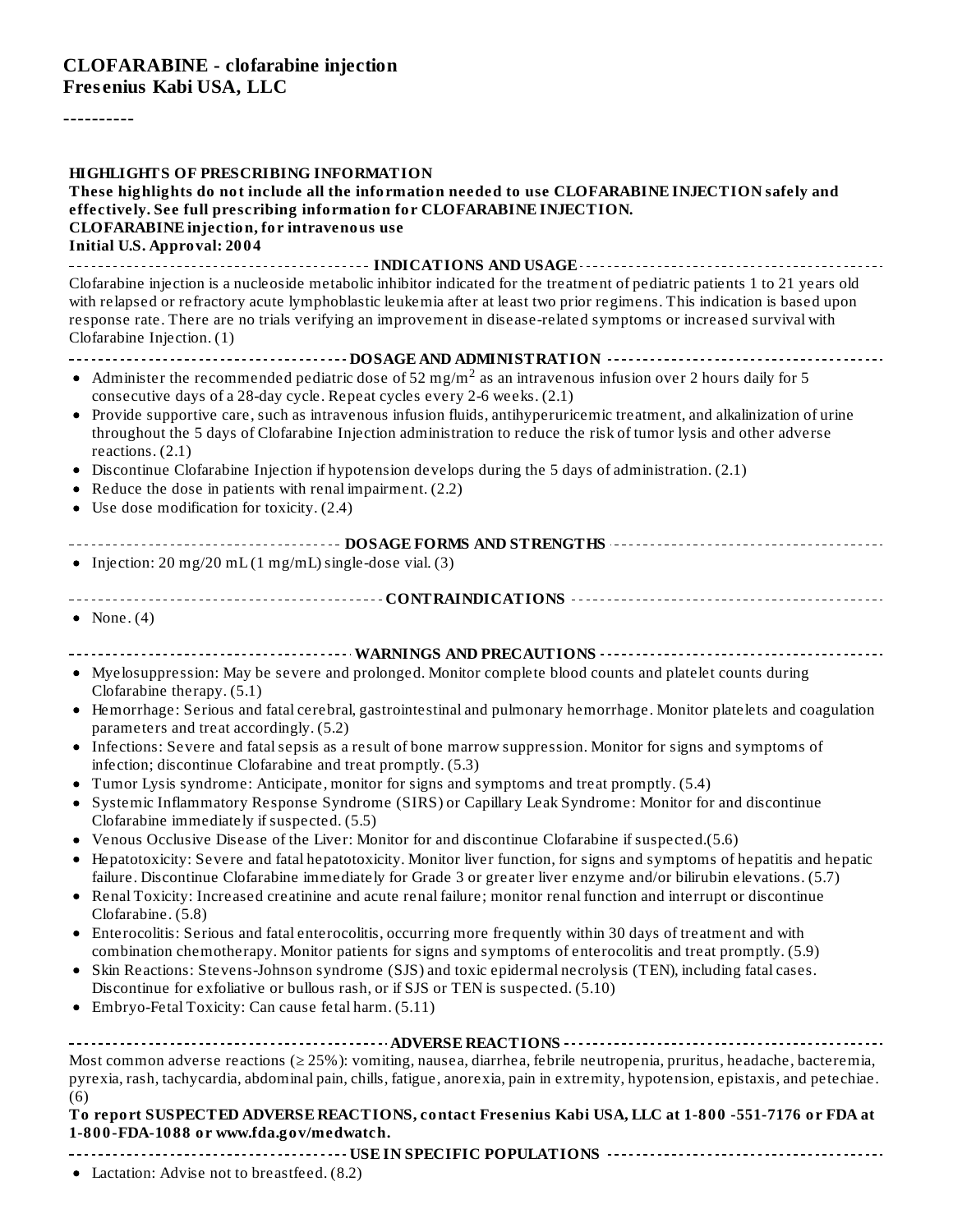## **FULL PRESCRIBING INFORMATION: CONTENTS\***

### **1 INDICATIONS AND USAGE**

#### **2 DOSAGE AND ADMINISTRATION**

- 2.1 Recommended Dosage
- 2.2 Recommended Dosage Reduction for Renal Impairment
- 2.3 Potential Concomitant Medications and Medications to Avoid
- 2.4 Dose Modifications and Reinitiation of Therapy after Adverse Reactions
- 2.5 Reconstitution/Preparation

#### **3 DOSAGE FORMS AND STRENGTHS**

#### **4 CONTRAINDICATIONS**

#### **5 WARNINGS AND PRECAUTIONS**

- 5.1 Myelosuppression
- 5.2 Hemorrhage
- 5.3 Infections
- 5.4 Tumor Lysis Syndrome
- 5.5 Systemic Inflammatory Response Syndrome (SIRS) and Capillary Leak Syndrome
- 5.6 Venous Occlusive Disease of the Liver
- 5.7 Hepatotoxicity
- 5.8 Renal Toxicity
- 5.9 Enterocolitis
- 5.10 Skin Reactions
- 5.11 Embryo-Fetal Toxicity

#### **6 ADVERSE REACTIONS**

- 6.1 Clinical Trials Experience
- 6.2 Postmarketing Experience

#### **8 USE IN SPECIFIC POPULATIONS**

- 8.1 Pregnancy
- 8.2 Lactation
- 8.3 Females and Males of Reproductive Potential
- 8.4 Pediatric Use
- 8.5 Geriatric Use
- 8.6 Adults with Hematologic Malignancies
- 8.7 Renal Impairment

#### **10 OVERDOSAGE**

#### **11 DESCRIPTION**

#### **12 CLINICAL PHARMACOLOGY**

- 12.1 Mechanism of Action
- 12.3 Pharmacokinetics

#### **13 NONCLINICAL TOXICOLOGY**

13.1 Carcinogenesis, Mutagenesis, Impairment of Fertility

#### **14 CLINICAL STUDIES**

**15 REFERENCES**

#### **16 HOW SUPPLIED/STORAGE AND HANDLING**

#### **17 PATIENT COUNSELING INFORMATION**

\* Sections or subsections omitted from the full prescribing information are not listed.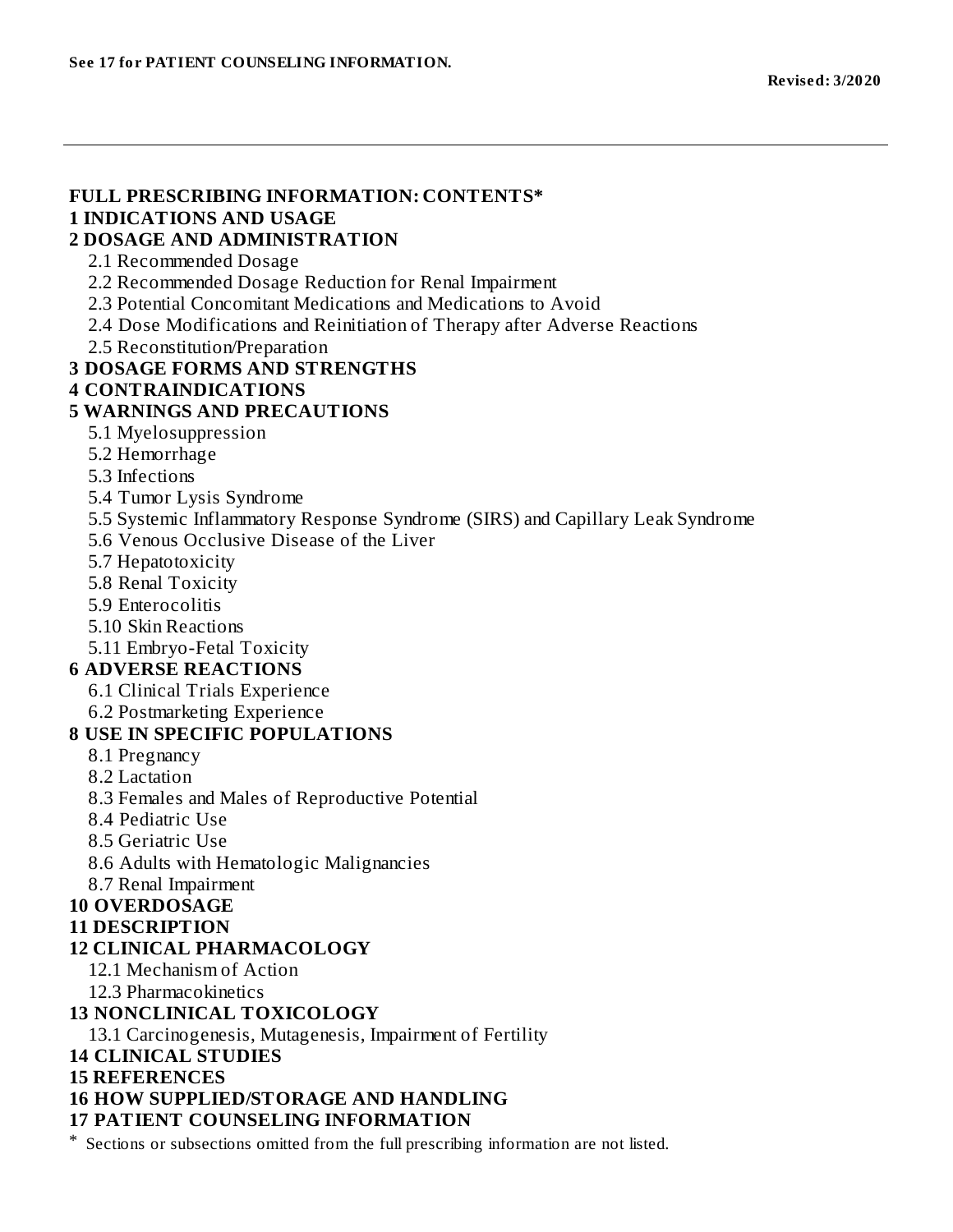## **FULL PRESCRIBING INFORMATION**

### **1 INDICATIONS AND USAGE**

Clofarabine Injection is indicated for the treatment of pediatric patients 1 to 21 years old with relapsed or refractory acute lymphoblastic leukemia after at least two prior regimens. This indication is based upon response rate. There are no trials verifying an improvement in disease-related symptoms or increased survival with Clofarabine Injection.

## **2 DOSAGE AND ADMINISTRATION**

### **2.1 Recommended Dosage**

Administer the recommended pediatric dose of 52 mg/m<sup>2</sup> as an intravenous infusion over 2 hours daily for 5 consecutive days.

- Repeat treatment cycles following recovery or return to baseline organ function, approximately every 2 to 6 weeks. Base dosage on the patient's body surface area (BSA), calculated using the actual height and weight before the start of each cycle. To prevent drug incompatibilities, do not administer other medications through the same intravenous line. Administer subsequent cycles no sooner than 14 days from the starting day of the previous cycle and provided the patient's ANC is ≥0.75 × 10<sup>9</sup>/L.
- Provide supportive care, such as intravenous fluids, antihyperuricemic treatment, and alkalinize urine throughout the 5 days of Clofarabine Injection administration to reduce the effects of tumor lysis and other adverse reactions.
- Discontinue Clofarabine Injection if hypotension develops during the 5 days of administration.
- Monitor renal and hepatic function during the 5 days of Clofarabine Injection administration *[see Warnings and Precautions (5.7, 5.8)]* .
- Monitor patients taking medications known to affect blood pressure. Monitor cardiac function during administration of Clofarabine Injection.

## **2.2 Recommended Dosage Reduction for Renal Impairment**

• Reduce the dose by 50% in patients with creatinine clearance (CrCL) between 30 and 60 mL/min. There is insufficient information to make a dosage recommendation in patients with CrCL less than 30 mL/min *[see Use in Specific Populations (8.7)]*.

## **2.3 Potential Concomitant Medications and Medications to Avoid**

- Consider prophylactic antiemetic medications as Clofarabine Injection is moderately emetogenic.
- Consider the use of prophylactic steroids to mitigate Systemic Inflammatory Response Syndrome (SIRS) or capillary leak syndrome (e.g., hypotension, tachycardia, tachypnea, and pulmonary edema).
- Minimize exposure to drugs with known renal toxicity during the 5 days of Clofarabine Injection administration since the risk of renal toxicity may be increased.
- Avoid concomitant use of medications known to induce hepatic toxicity.

## **2.4 Dos e Modifications and Reinitiation of Therapy after Advers e Reactions**

Hematologic Toxicity

If a patient experiences a Grade 4 neutropenia (ANC <  $0.5 \times 10^9$ /L) lasting  $\geq 4$  weeks, reduce dose by 25% for the next cycle.

## Non-hematologic Toxicity

Withhold Clofarabine Injection if a patient develops a clinically significant infection, until the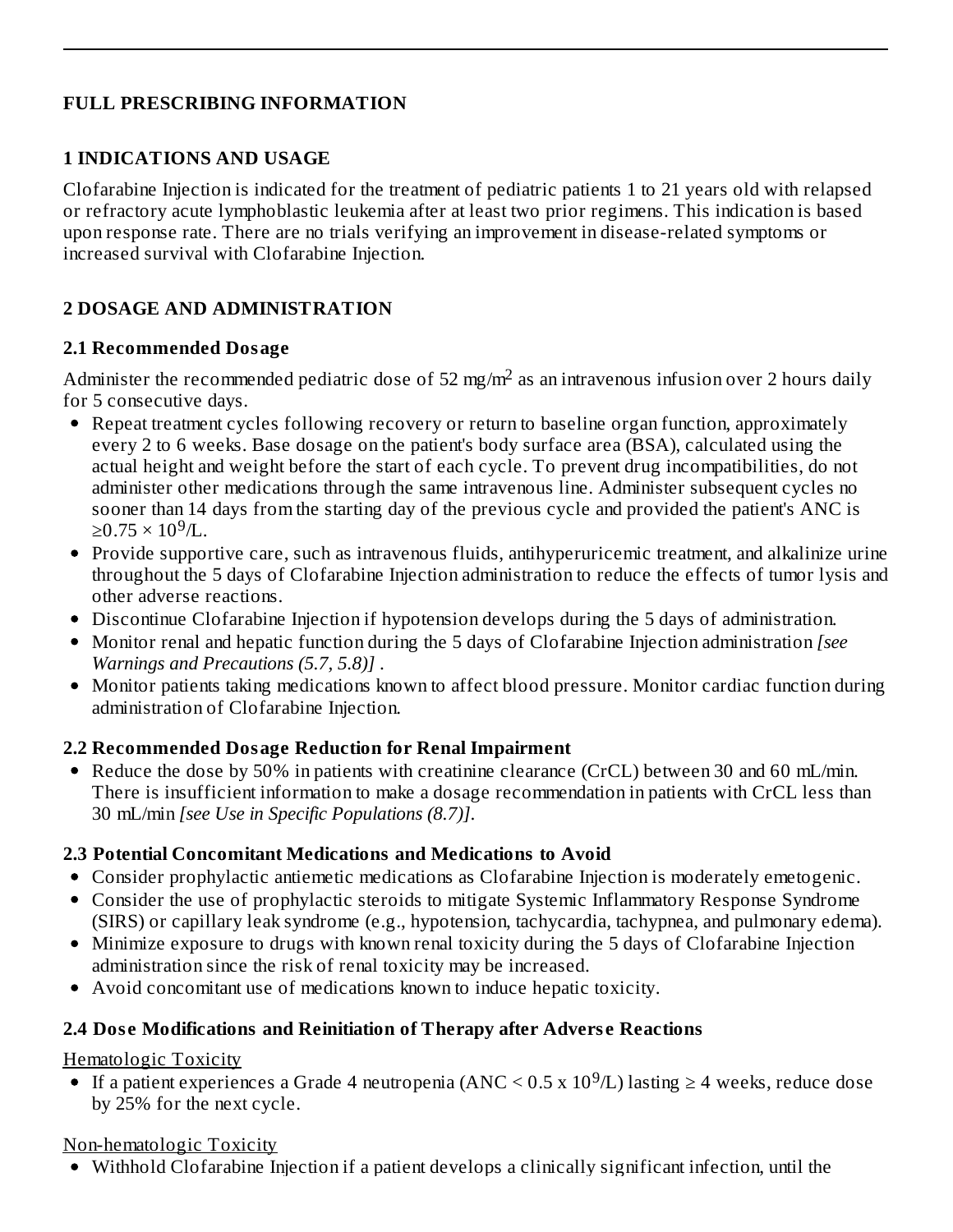infection is controlled, then restart at the full dose.

- Withhold Clofarabine Injection for a Grade 3 non-infectious non-hematologic toxicity (excluding transient elevations in serum transaminases and/or serum bilirubin and/or nausea/vomiting controlled by antiemetic therapy). Re-institute Clofarabine Injection administration at a 25% dose reduction when resolution or return to baseline.
- Discontinue Clofarabine Injection administration for a Grade 4 non-infectious non-hematologic toxicity.
- Discontinue Clofarabine Injection administration if a patient shows early signs or symptoms of SIRS or capillary leak syndrome (e.g., hypotension, tachycardia, tachypnea, and pulmonary edema) occur and provide appropriate supportive measures.
- Discontinue Clofarabine Injection administration if Grade 3 or higher increases in creatinine or bilirubin are noted. Re-institute Clofarabine Injection with a 25% dose reduction, when the patient is stable and organ function has returned to baseline. If hyperuricemia is anticipated (tumor lysis), initiate measures to control uric acid.

## **2.5 Reconstitution/Preparation**

Filter Clofarabine Injection through a sterile 0.2 micron syringe filter and then dilute with 5% Dextrose Injection, USP, or 0.9% Sodium Chloride Injection, USP, prior to intravenous infusion to a final concentration between 0.15 mg/mL and 0.4 mg/mL. Use within 24 hours of preparation. Store diluted Clofarabine Injection at room temperature (15 °C to 30°C).

Discard unused portion in vial.

## **3 DOSAGE FORMS AND STRENGTHS**

Injection: 20 mg/20 mL (1 mg/mL) clear solution in single-dose vial

## **4 CONTRAINDICATIONS**

None.

## **5 WARNINGS AND PRECAUTIONS**

## **5.1 Myelosuppression**

Clofarabine causes myelosuppression which may be severe and prolonged. Febrile neutropenia occurred in 55% and non-febrile neutropenia in an additional 10% of pediatric patients in clinical trials. At initiation of treatment, most patients in the clinical studies had hematological impairment as a manifestation of leukemia. Myelosuppression is usually reversible with interruption of Clofarabine treatment and appears to be dose-dependent. Monitor complete blood counts *[see Dosage and Administration (2.4)]*.

## **5.2 Hemorrhage**

Serious and fatal hemorrhage, including cerebral, gastrointestinal and pulmonary hemorrhage, has occurred. The majority of the cases were associated with thrombocytopenia. Monitor platelets and coagulation parameters and treat accordingly *[see Adverse Reactions (6.2)]*.

## **5.3 Infections**

Clofarabine increases the risk of infection, including severe and fatal sepsis, and opportunistic infections. At baseline, 48% of the pediatric patients had one or more concurrent infections. A total of 83% of patients experienced at least one infection after Clofarabine treatment, including fungal, viral and bacterial infections. Monitor patients for signs and symptoms of infection, discontinue Clofarabine,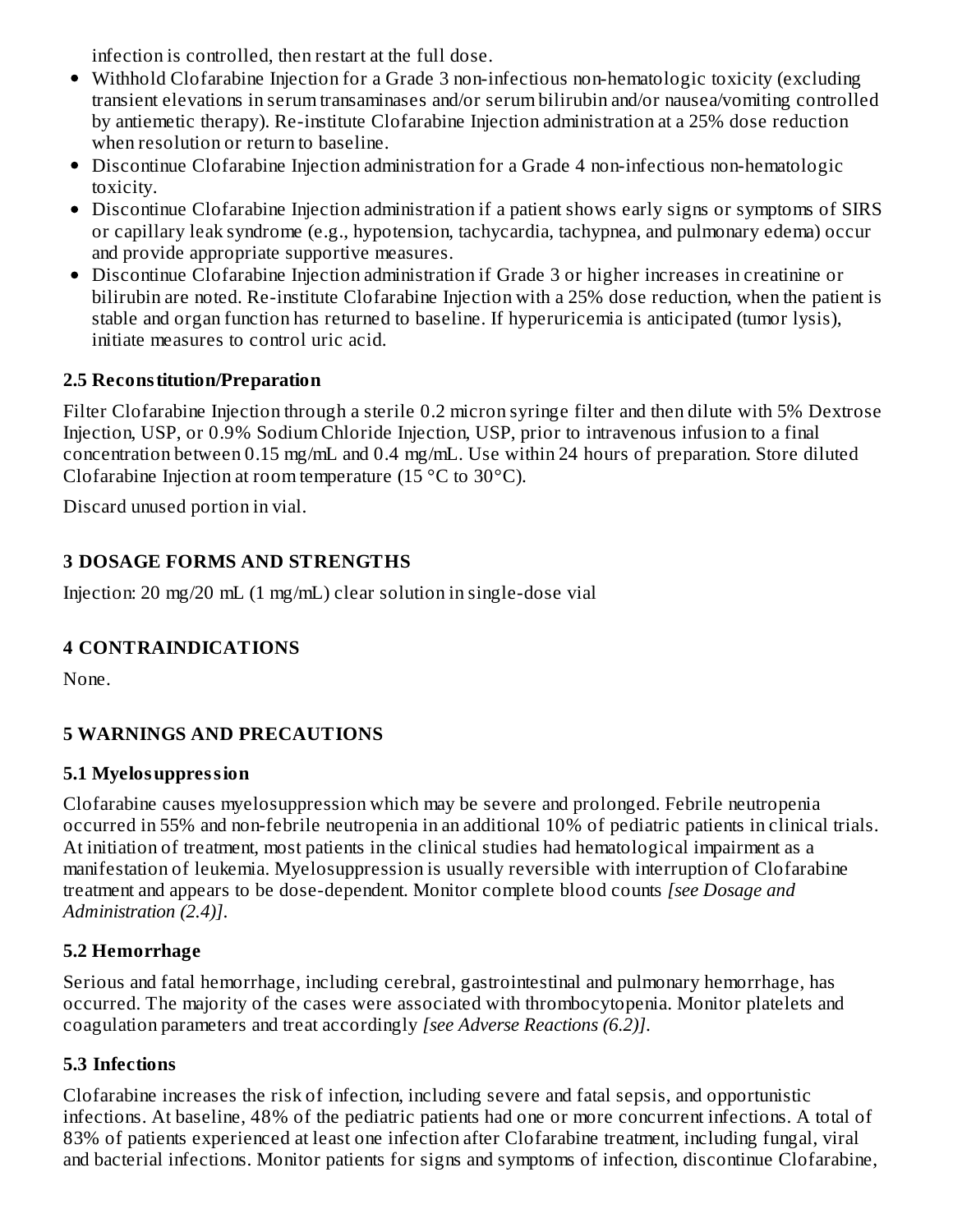and treat promptly.

## **5.4 Tumor Lysis Syndrome**

Administration of Clofarabine may result in tumor lysis syndrome associated with the break-down metabolic products from peripheral leukemia cell death. Monitor patients undergoing treatment for signs and symptoms of tumor lysis syndrome and initiate preventive measures including adequate intravenous fluids and measures to control uric acid.

## **5.5 Systemic Inflammatory Respons e Syndrome (SIRS) and Capillary Leak Syndrome**

Clofarabine may cause a cytokine release syndrome (e.g., tachypnea, tachycardia, hypotension, pulmonary edema) that may progress to the systemic inflammatory response syndrome (SIRS) with capillary leak syndrome and organ impairment which may be fatal. Monitor patients frequently for these conditions. In clinical trials, SIRS was reported in two patients (2%); capillary leak syndrome was reported in four patients (4%). Symptoms included rapid onset of respiratory distress, hypotension, pleural and pericardial effusion, and multi organ failure. Close monitoring for this syndrome and early intervention may reduce the risk. Immediately discontinue Clofarabine and provide appropriate supportive measures. The use of prophylactic steroids (e.g., 100 mg/m<sup>2</sup> hydrocortisone on Days 1 through 3) may be of benefit in preventing signs or symptoms of SIRS or capillary leak syndrome. Consider use of diuretics and/or albumin. After the patient is stabilized and organ function has returned to baseline, retreatment with Clofarabine can be considered with a 25% dose reduction.

## **5.6 Venous Occlusive Dis eas e of the Liver**

Patients who have previously received a hematopoietic stem cell transplant (HSCT) are at higher risk for veno-occlusive disease (VOD) of the liver following treatment with clofarabine (40 mg/m<sup>2</sup>) when used in combination with etoposide (100 mg/m<sup>2</sup>) and cyclophosphamide (440 mg/m<sup>2</sup>). Severe hepatotoxic events have been reported in a combination study of clofarabine in pediatric patients with relapsed or refractory acute leukemia. Two cases (2%) of VOD in the monotherapy studies were considered related to study drug. Monitor for and discontinue Clofarabine if VOD is suspected.

## **5.7 Hepatotoxicity**

Severe and fatal hepatotoxicity, including hepatitis and hepatic failure, has occurred with the use of Clofarabine. In clinical studies, Grade 3-4 liver enzyme elevations were observed in pediatric patients during treatment with Clofarabine at the following rates: elevated aspartate aminotransferase (AST) occurred in 36% of patients; elevated alanine aminotransferase (ALT) occurred in 44% of patients. AST and ALT elevations typically occurred within 10 days of Clofarabine administration and returned to Grade 2 or less within 15 days. Grade 3 or 4 elevated bilirubin occurred in 13% of patients, with 2 events reported as Grade 4 hyperbilirubinemia (2%), one of which resulted in treatment discontinuation and one patient had multiorgan failure and died. Eight patients (7%) had Grade 3 or 4 elevations in serum bilirubin at the last time point measured; these patients died due to sepsis and/or multiorgan failure. Monitor hepatic function and for signs and symptoms of hepatitis and hepatic failure. Discontinue Clofarabine immediately for Grade 3 or greater liver enzyme and/or bilirubin elevations *[see Dosage and Administration (2.4)]*.

## **5.8 Renal Toxicity**

Clofarabine may cause acute renal failure. In Clofarabine treated patients in clinical studies, Grade 3 or 4 elevated creatinine occurred in 8% of patients and acute renal failure was reported as Grade 3 in three patients (3%) and Grade 4 in two patients (2%).

Patients with infection, sepsis, or tumor lysis syndrome may be at increased risk of renal toxicity when treated with Clofarabine. Hematuria occurred in 13% of Clofarabine treated patients overall. Monitor patients for renal toxicity and interrupt or discontinue Clofarabine as necessary *[see Dosage and Administration (2.4)]*.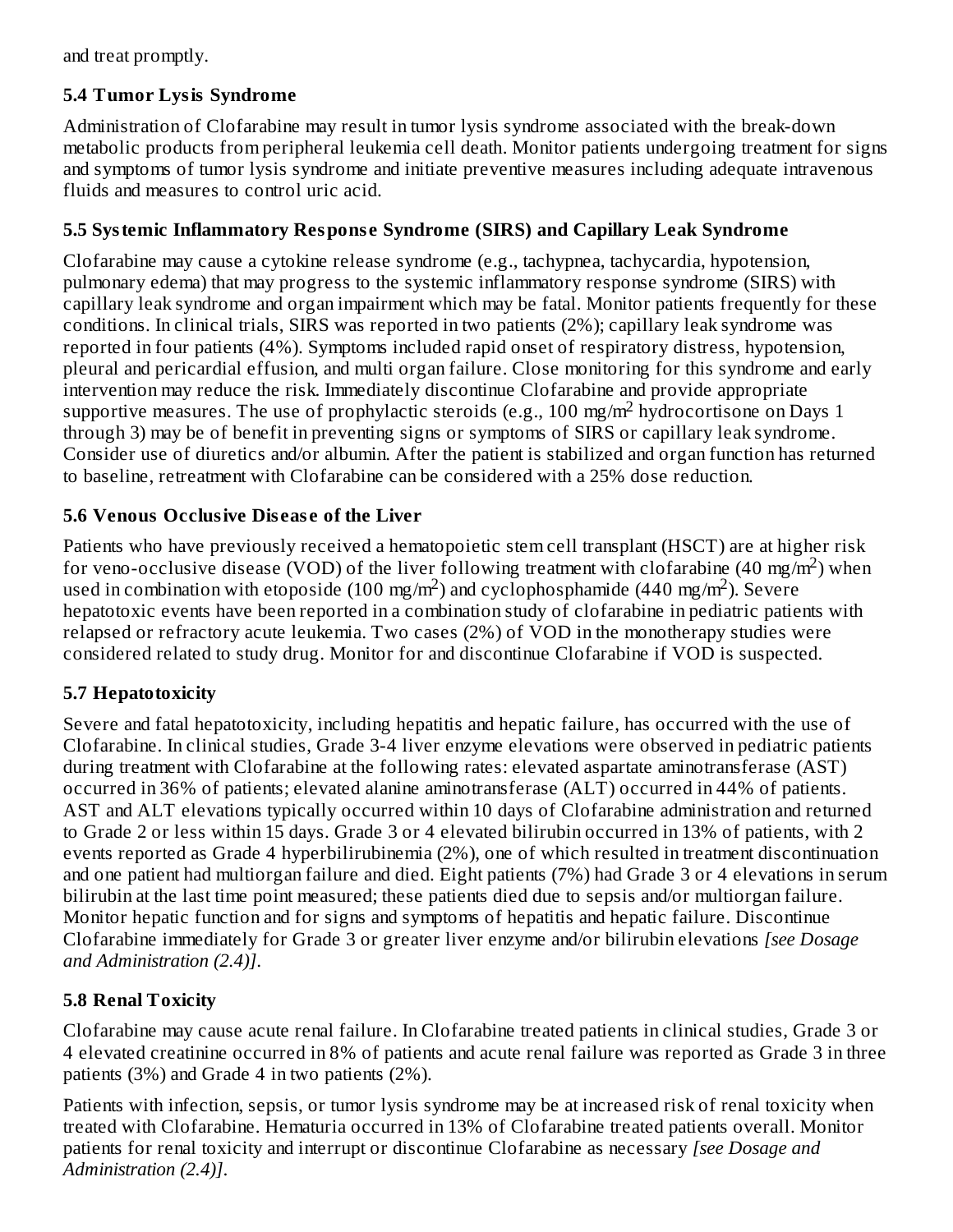### **5.9 Enterocolitis**

Fatal and serious cases of enterocolitis, including neutropenic colitis, cecitis, and *C. difficile* colitis, have occurred during treatment with clofarabine. This has occurred more frequently within 30 days of treatment, and in the setting of combination chemotherapy. Enterocolitis may lead to necrosis, perforation, hemorrhage or sepsis complications. Monitor patients for signs and symptoms of enterocolitis and treat promptly.

### **5.10 Skin Reactions**

Serious and fatal cases of Stevens-Johnson syndrome (SJS) and toxic epidermal necrolysis (TEN) have been reported. Discontinue Clofarabine for exfoliative or bullous rash, or if SJS or TEN is suspected *[see Adverse Reactions (6.2)]*.

## **5.11 Embryo-Fetal Toxicity**

Based on findings from animal reproductive studies and the drug's mechanism of action, Clofarabine can cause fetal harm when administered to a pregnant woman. Intravenous doses of clofarabine in rats and rabbits administered during organogenesis at doses that were below the maximum recommended human dose of 52 mg/m<sup>2</sup> based on body surface area (mg/m<sup>2</sup>) caused an increase in resorptions, malformations, and variations. Advise females of reproductive potential of the potential risk to a fetus and to use an effective method of contraception during treatment with Clofarabine and for at least 6 months after the last dose. Advise males with female partners of reproductive potential to use effective contraception during treatment with Clofarabine and for at least 3 months after the last dose *[see Use in Specific Populations (8.1)]*.

## **6 ADVERSE REACTIONS**

The following clinically significant adverse reactions are discussed in greater detail in other sections of the label:

- Myelosuppression *[see Warnings and Precautions (5.1)]*
- Hemorrhage *[see Warnings and Precautions (5.2)]*
- Serious Infections *[see Warnings and Precautions (5.3)]*
- Hyperuricemia (tumor lysis syndrome) *[see Warnings and Precautions (5.4)]*
- Systemic Inflammatory Response Syndrome (SIRS) and Capillary Leak Syndrome *[see Warnings and Precautions (5.5)]*
- Venous Occlusive Disease of the Liver *[see Warnings and Precautions (5.6)]*
- Hepatotoxicity *[see Warnings and Precautions (5.7)]*
- Renal Toxicity *[see Warnings and Precautions (5.8)]*
- Enterocolitis *[see Warnings and Precautions (5.9)]*
- Skin Reactions *[see Warnings and Precautions (5.10)]*

## **6.1 Clinical Trials Experience**

Because clinical trials are conducted under widely varying conditions, adverse reaction rates observed in the clinical trials of a drug cannot be directly compared to rates in the clinical trials of another drug and may not reflect the rates observed in practice.

The data described below reflect exposure to Clofarabine in 115 pediatric patients with relapsed or refractory Acute Lymphoblastic Leukemia (ALL) (70 patients) or Acute Myelogenous Leukemia (AML) (45 patients).

In total, 115 pediatric patients treated in clinical trials received the recommended dose of Clofarabine 52 mg/m<sup>2</sup> daily x 5. The median number of cycles was 2. The median cumulative amount of Clofarabine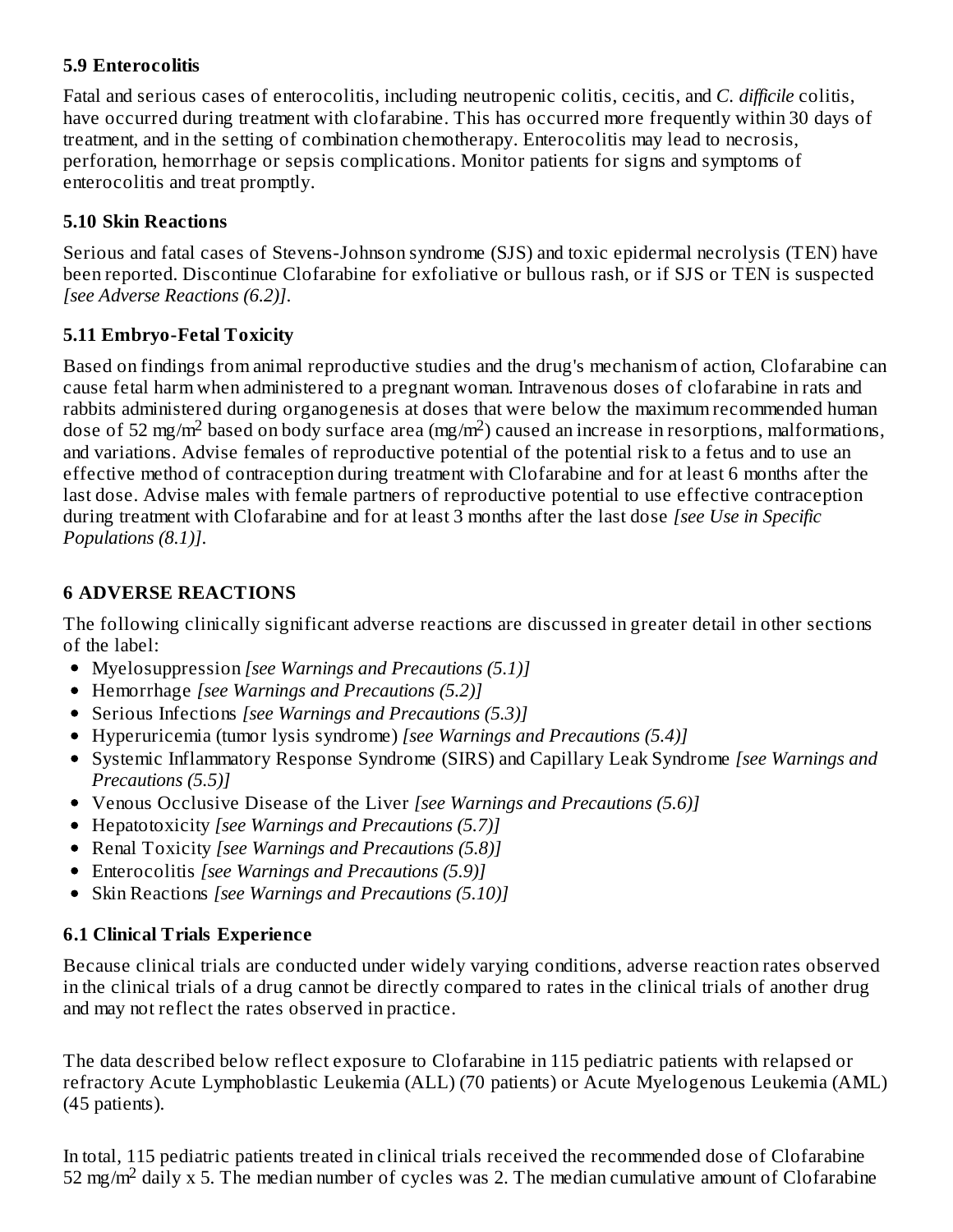received by pediatric patients during all cycles was 540 mg.

Most common adverse reactions ( $\geq$  25%): vomiting, nausea, diarrhea, febrile neutropenia, pruritus, headache, bacteremia, pyrexia, rash, tachycardia, abdominal pain, chills, fatigue, anorexia, pain in extremity, hypotension, epistaxis, and petechiae.

Table 1 lists adverse reactions by System Organ Class, including severe or life-threatening (NCI CTCAE Grade 3 or Grade 4), reported in  $\geq$  5% of the 115 patients in the 52 mg/m<sup>2</sup>/day dose group (pooled analysis of pediatric patients with ALL and AML). More detailed information and follow-up of certain events is given below.

|                                   | <b>Adverse Reaction</b><br>(MedDRA | <b>ALL/AML</b><br>(All Grades,<br>$N=115$ |                 | <b>Worst Grade (NCI Common</b><br>Terminology Criteria) <sup>1</sup> |                |                      |                      |                      |                      |
|-----------------------------------|------------------------------------|-------------------------------------------|-----------------|----------------------------------------------------------------------|----------------|----------------------|----------------------|----------------------|----------------------|
|                                   | Preferred                          |                                           |                 | 3                                                                    |                | 4                    |                      | 5                    |                      |
| System Organ Class <sup>1</sup>   | $\mathrm{Term^{1}}$ )              | ${\bf N}$                                 | $\frac{0}{0}$   | ${\bf N}$                                                            | $\frac{1}{2}$  | $\mathbf N$          | $\frac{0}{0}$        | N                    | $\frac{1}{2}$        |
| <b>Blood and Lymphatic System</b> | 63                                 | 55                                        | 59              | 51                                                                   | 3              | 3                    |                      |                      |                      |
| <b>Disorders</b>                  | Febrile neutropenia<br>Neutropenia | 11                                        | 10              | 3                                                                    | 3              | 8                    | 7                    |                      |                      |
| Cardiac Disorders                 | Pericardial effusion               | 9                                         | $\, 8$          |                                                                      |                | $\mathbf{1}$         | $\mathbf{1}$         |                      |                      |
|                                   | Tachycardia                        | 40                                        | $\overline{35}$ | 6                                                                    | 5              |                      | $\ddot{\phantom{0}}$ |                      | $\ddot{\phantom{0}}$ |
| <b>Gastrointestinal Disorders</b> | Abdominal pain                     | 40                                        | 35              | $\, 8$                                                               | 7              |                      | $\bullet$            | $\ddot{\phantom{0}}$ | $\bullet$            |
|                                   | Abdominal pain                     | 9                                         | 8               | $\mathbf{1}$                                                         | $\mathbf{1}$   |                      |                      |                      |                      |
|                                   | upper                              |                                           |                 |                                                                      |                |                      |                      |                      |                      |
|                                   | Diarrhea                           | 64                                        | 56              | 14                                                                   | 12             |                      |                      |                      |                      |
|                                   | Gingival or mouth<br>bleeding      | 20                                        | 17              | 8                                                                    | $\overline{7}$ | $\mathbf{1}$         | $\mathbf{1}$         |                      |                      |
|                                   | Nausea                             | 84                                        | 73              | 16                                                                   | 14             | $\mathbf{1}$         | $\mathbf{1}$         |                      |                      |
|                                   | Oral mucosal<br>petechiae          | 6                                         | 5               | $\overline{4}$                                                       | $\overline{4}$ |                      |                      |                      |                      |
|                                   | Proctalgia                         | 9                                         | 8               | $\overline{2}$                                                       | $\overline{2}$ |                      |                      |                      |                      |
|                                   | Stomatitis                         | 8                                         | $\overline{7}$  | $\overline{1}$                                                       | $\overline{1}$ |                      |                      |                      |                      |
|                                   | Vomiting                           | 90                                        | 78              | 9                                                                    | 8              | $\overline{1}$       | $\mathbf{1}$         |                      |                      |
| General Disorders and             | Asthenia                           | 12                                        | 10              | $\mathbf{1}$                                                         | $\mathbf{1}$   | $\mathbf{1}$         | $\mathbf{1}$         |                      |                      |
| <b>Administration Site</b>        | Chills                             | 39                                        | 34              | 3                                                                    | 3              |                      |                      |                      |                      |
| Conditions                        | Fatigue                            | 39                                        | 34              | 3                                                                    | $\overline{3}$ | $\overline{2}$       | $\overline{2}$       |                      |                      |
|                                   | Irritability                       | 11                                        | 10              | $\mathbf{1}$                                                         | $\overline{1}$ |                      |                      |                      |                      |
|                                   | Mucosal<br>inflammation            | 18                                        | 16              | $\overline{2}$                                                       | $\overline{2}$ |                      |                      |                      |                      |
|                                   | Edema                              | 14                                        | 12              | $\overline{2}$                                                       | $\overline{2}$ |                      |                      |                      |                      |
|                                   | Pain                               | 17                                        | 15              | 7                                                                    | 6              | $\mathbf{1}$         | $\mathbf{1}$         |                      |                      |
|                                   | Pyrexia                            | 45                                        | 39              | 16                                                                   | 14             | $\ddot{\phantom{0}}$ |                      |                      |                      |
| <b>Hepatobiliary Disorder</b>     | Jaundice                           | 9                                         | $\, 8$          | $\overline{2}$                                                       | $\overline{2}$ | $\ddot{\phantom{0}}$ |                      |                      |                      |
| Infections and Infestations       | <b>Bacteremia</b>                  | 10                                        | 9               | 10                                                                   | 9              | $\ddot{\phantom{a}}$ |                      |                      |                      |
|                                   | Candidiasis                        | 8                                         | $\overline{7}$  | $\mathbf{1}$                                                         | $\mathbf{1}$   |                      |                      |                      |                      |
|                                   | Catheter related<br>infection      | 14                                        | 12              | 13                                                                   | 11             | $\ddot{\phantom{0}}$ |                      | $\ddot{\phantom{0}}$ |                      |
|                                   | Cellulitis                         | 9                                         | $\, 8$          | 7                                                                    | $\,6\,$        |                      |                      |                      |                      |
|                                   | Clostridium colitis                | 8                                         | $\overline{7}$  | 6                                                                    | $\overline{5}$ |                      |                      |                      |                      |
|                                   | Herpes simplex                     | 11                                        | 10              | 6                                                                    | 5              |                      |                      |                      |                      |

#### **Table 1: Most Commonly Reported (≥ 5% Overall) Advers e Reactions by System Organ Class (N=115 pooled analysis)**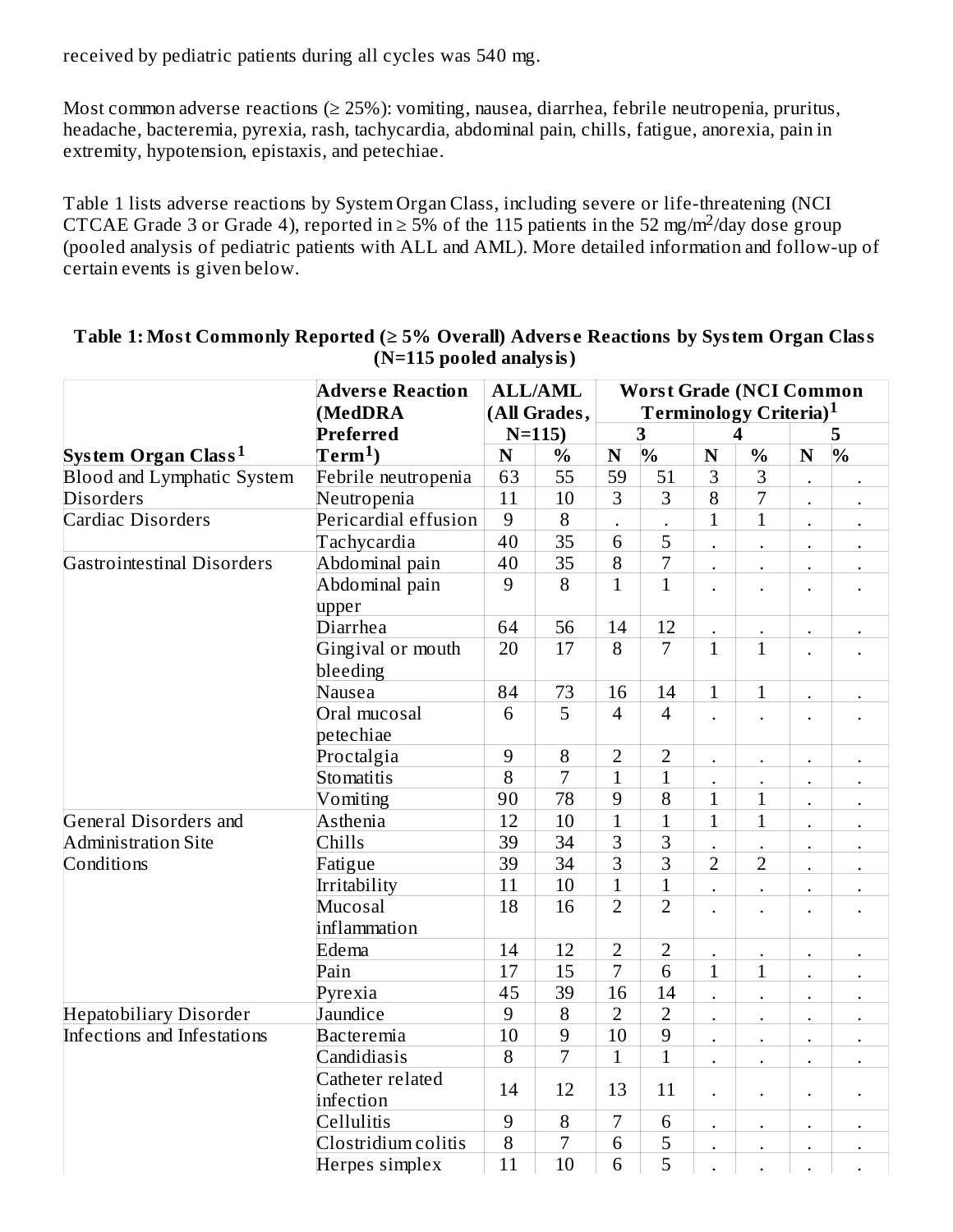|                                                                               | Herpes zoster                               | 8      | 7              | 6                        | 5              |                |                      | $\ddot{\phantom{0}}$   |              |
|-------------------------------------------------------------------------------|---------------------------------------------|--------|----------------|--------------------------|----------------|----------------|----------------------|------------------------|--------------|
|                                                                               | Oral candidiasis                            | 13     | 11             | $\overline{2}$           | $\overline{2}$ |                |                      | $\bullet$              |              |
|                                                                               | Pneumonia                                   |        |                |                          | 5              | $\mathbf{1}$   | $\mathbf{1}$         | $\mathbf{1}$           | $\mathbf{1}$ |
|                                                                               | Sepsis, including                           |        |                | 6                        | 5              | $\overline{4}$ | 4                    | 9                      | 8            |
|                                                                               | septic shock                                |        |                |                          |                |                |                      |                        |              |
|                                                                               | Staphylococcal                              | 7      | 6              | 5                        | $\overline{4}$ | $\mathbf{1}$   | $\mathbf{1}$         |                        |              |
|                                                                               | bacteremia                                  |        |                |                          |                |                |                      |                        |              |
|                                                                               | Staphylococcal<br>sepsis                    | 6      | 5              | 5                        | $\overline{4}$ | $\mathbf{1}$   | $\mathbf{1}$         | $\bullet$              |              |
|                                                                               | <b>Upper respiratory</b><br>tract infection | 6      | 5              | $\overline{1}$           | $\mathbf{1}$   |                |                      |                        |              |
| <b>Metabolism and Nutrition</b>                                               | Anorexia                                    | 34     | 30             | 6                        | 5              | 8              | 7                    |                        |              |
| <b>Disorders</b>                                                              |                                             |        |                |                          |                |                |                      |                        |              |
| Musculoskeletal and                                                           | Arthralgia                                  | 10     | 9              | 3                        | 3              |                |                      | $\ddot{\phantom{0}}$   |              |
| <b>Connective Tissue</b>                                                      | Back pain                                   | 12     | 10             | 3                        | $\overline{3}$ |                | $\ddot{\phantom{0}}$ | $\bullet$              | $\bullet$    |
| <b>Disorders</b>                                                              | Bone pain                                   | 11     | 10             | 3                        | 3              |                |                      | $\bullet$              |              |
|                                                                               | Myalgia                                     | 16     | 14             |                          |                |                |                      |                        |              |
|                                                                               | Pain in extremity                           | 34     | 30             | 6                        | 5              |                |                      |                        |              |
| Neoplasms Benign,<br>Malignant and<br>Unspecified (incl. cysts and<br>polyps) | Tumor lysis<br>syndrome                     | 7      | 6              | 7                        | 6              |                |                      | $\bullet$              |              |
| Nervous System Disorders                                                      | Headache                                    | 49     | 43             | $\,6\,$                  | 5              |                |                      |                        |              |
|                                                                               | Lethargy                                    | 12     | 10             | $\mathbf 1$              | $\mathbf{1}$   |                |                      | $\ddot{\phantom{0}}$   |              |
|                                                                               | Somnolence                                  | 11     | 10             | $\mathbf{1}$             | $\overline{1}$ |                | $\ddot{\phantom{0}}$ | $\ddot{\phantom{0}}$   | $\bullet$    |
| Psychiatric Disorders                                                         | Agitation                                   | 6      | 5              | $\mathbf{1}$             | $\mathbf{1}$   | $\bullet$      | $\bullet$            | $\bullet$              | $\bullet$    |
|                                                                               | Anxiety                                     | 24     | 21             | $\overline{2}$           | $\overline{2}$ |                |                      |                        | ٠            |
| Renal and Urinary Disorders                                                   | Hematuria                                   | 15     | 13             | $\overline{2}$           | $\overline{2}$ |                |                      | $\bullet$              | $\bullet$    |
| Respiratory, Thoracic and                                                     | Dyspnea                                     | 15     | 13             | $\,6\,$                  | 5              | $\overline{2}$ | $\overline{2}$       | $\ddot{\phantom{0}}$   |              |
| <b>Mediastinal Disorders</b>                                                  | Epistaxis                                   | 31     | 27             | 15                       | 13             |                |                      |                        |              |
|                                                                               | Pleural effusion                            | 14     | 12             | $\overline{4}$           | 4              | $\overline{2}$ | 2                    | $\bullet$              |              |
|                                                                               | <b>Respiratory distress</b>                 | 12     | 10             | 5                        | 4              | $\overline{4}$ | $\overline{4}$       | $\mathbf{1}$           | $\mathbf{1}$ |
|                                                                               | Tachypnea                                   | $10\,$ | $\overline{9}$ | $\overline{\mathcal{A}}$ | $\overline{4}$ | 1              | $\overline{1}$       |                        |              |
| <b>Skin and Subcutaneous Tissue</b>                                           | Erythema                                    | 13     | 11             |                          |                |                |                      |                        |              |
| <b>Disorders</b>                                                              | Palmar-plantar                              |        |                |                          |                |                |                      |                        |              |
|                                                                               | erythrodysesthesia<br>syndrome              | 18     | 16             | 8                        | 7              |                |                      |                        |              |
|                                                                               | Petechiae                                   | 30     | 26             | 7                        | 6              |                |                      |                        |              |
|                                                                               | Pruritus                                    | 49     | 43             | $\mathbf{1}$             | $\mathbf{1}$   |                |                      | $\bullet$<br>$\bullet$ |              |
|                                                                               | Rash                                        | 44     | 38             | 8                        | 7              |                |                      | $\bullet$              |              |
|                                                                               | Rash pruritic                               | 9      | 8              | $\bullet$                |                |                | $\bullet$            | $\bullet$              | $\bullet$    |
| <b>Vascular Disorders</b>                                                     | Flushing                                    | 22     | 19             |                          |                |                |                      | $\bullet$              |              |
|                                                                               | Hypertension                                | 15     | 13             | 6                        | 5              |                |                      | $\bullet$              | $\bullet$    |
|                                                                               | Hypotension                                 | 33     | 29             | 13                       | 11             | 9              | 8                    |                        |              |

Patients with more than one adverse reaction (MedDRA preferred term) within a System Organ Class (SOC) are counted only once in the SOC totals. Patients with more than one occurrence of the same adverse reaction (MedDRA preferred term) are counted only once within that reaction and at the highest severity grade. 1

The following adverse reactions were reported in <5% of the 115 pediatric patients with ALL or AML: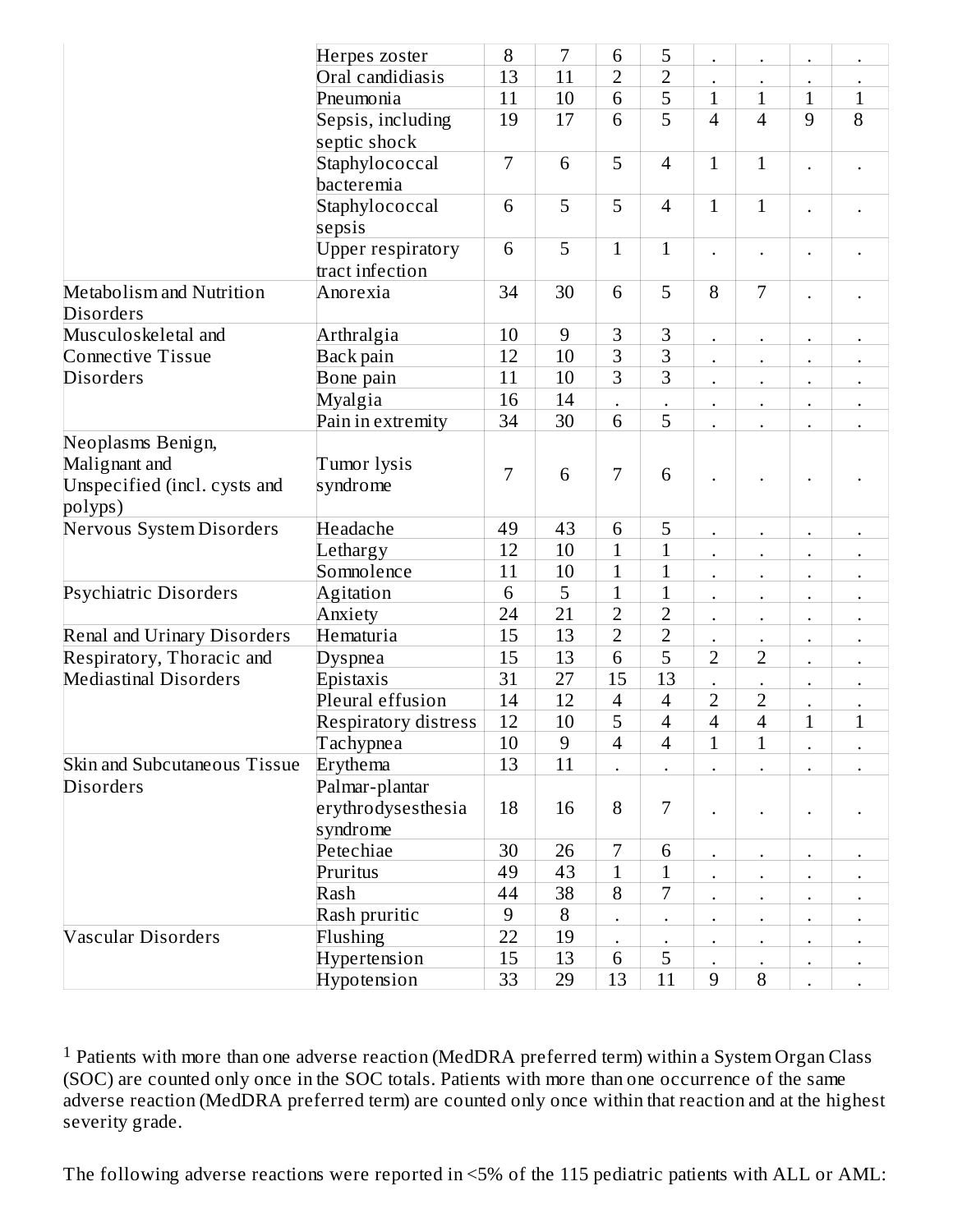*Gastrointestinal Disorders:* cecitis, pancreatitis

*Hepatobiliary Disorders:* hyperbilirubinemia

*Immune System Disorders:* hypersensitivity

*Infections and Infestations:* bacterial infection, Enterococcal bacteremia, Escherichia bacteremia, Escherichia sepsis, fungal infection, fungal sepsis, gastroenteritis adenovirus, infection, influenza, parainfluenza virus infection, pneumonia fungal, pneumonia primary atypical, Respiratory syncytial virus infection, sinusitis, staphylococcal infection

*Investigations:* blood creatinine increased

*Psychiatric Disorders:* mental status change

*Respiratory, Thoracic and Mediastinal Disorder:* pulmonary edema

Table 2 lists the incidence of treatment-emergent laboratory abnormalities after Clofarabine administration at 52 mg/m<sup>2</sup> among pediatric patients with ALL and AML (N=115).

#### **Table 2:Incidence of Treatment-Emergent Laboratory Abnormalities after Clofarabine Administration**

| <b>Parameter</b>                 | <b>Any Grade</b> | Grade 3 or higher |
|----------------------------------|------------------|-------------------|
| Anemia $(N=114)$                 | 83%              | 75%               |
| Leukopenia ( $N=114$ )           | 88%              | 88%               |
| Lymphopenia $(N=113)$            | 82%              | 82%               |
| Neutropenia $(N=113)$            | 64%              | 64%               |
| Thrombocytopenia $(N=114)$       | 81%              | 80%               |
| Elevated Creatinine (N=115)      | 50%              | 8%                |
| Elevated SGOT (N=100)            | 74%              | 36%               |
| Elevated SGPT (N=113)            | 81%              | 43%               |
| Elevated Total Bilirubin (N=114) | 45%              | 13%               |

### **6.2 Postmarketing Experience**

The following adverse reactions have been identified during postapproval use of Clofarabine. Because these reactions are reported voluntarily from a population of uncertain size, it is not always possible to reliably estimate their frequency or establish a causal relationship to drug exposure.

- Gastrointestinal disorders: gastrointestinal hemorrhage including fatalities.
- Metabolism and nutrition disorders: hyponatremia
- Skin and subcutaneous tissue disorders: Stevens-Johnson syndrome (SJS), toxic epidermal necrolysis (TEN) (including fatal cases).

## **8 USE IN SPECIFIC POPULATIONS**

#### **8.1 Pregnancy**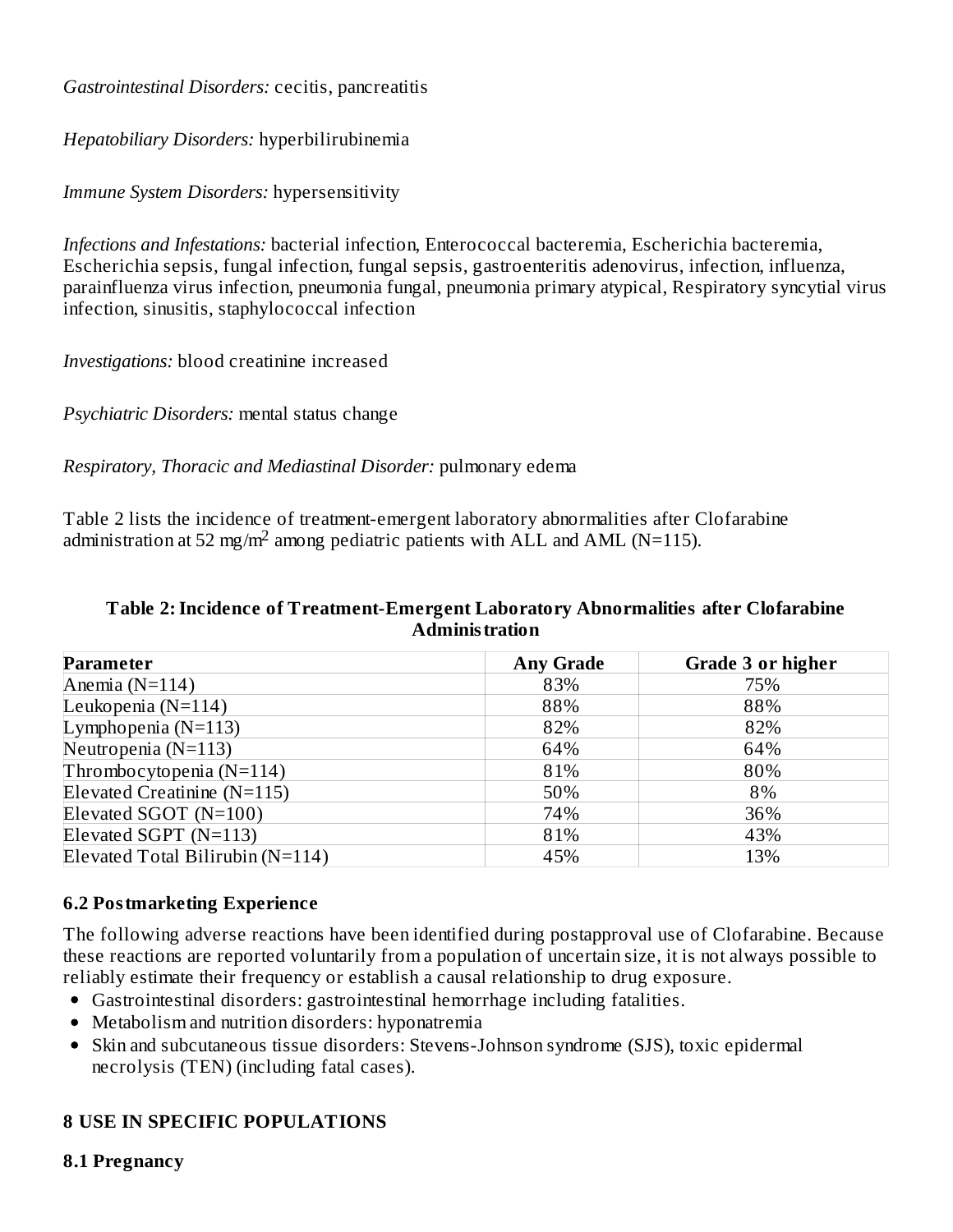### Risk Summary

In animal reproduction studies, intravenous administration of clofarabine to pregnant rats and rabbits during organogenesis at doses approximately 0.2 to 1-times the maximum recommended human dose of 52 mg/m<sup>2</sup> based on body surface area (BSA) resulted in embryo-fetal mortality, alterations to growth, and structural abnormalities *(see Data)*. Advise pregnant women of the potential risk to a fetus. There are no available data on Clofarabine use in pregnant women to evaluate for a drug-associated risk of major birth defects, miscarriage, or adverse maternal or fetal outcomes. Clofarabine should be used during pregnancy only if the potential benefits to the mother outweigh the potential risks, including those to the fetus.

The estimated background risk of major birth defects and miscarriage for the indicated population is unknown. All pregnancies have a background risk of birth defect, loss, or other adverse outcomes. In the U.S. general population, the estimated background risk of major birth defects and miscarriage in clinically recognized pregnancies is 2% to 4% and 15% to 20%, respectively.

### Data

Animal data

Intravenous administration of clofarabine to pregnant rats during organogenesis (gestation days [GD] 7- 17) at doses of 1, 3 or 9 mg/kg/day (equivalent to 6, 18, 54 mg/m<sup>2</sup>/day) resulted in maternal toxicities at the 9 mg/kg dose, as indicated by reduced body weights and food consumption. Developmental toxicity (i.e., reduced fetal body weights and increased postimplantation loss) and increased incidences of external, soft tissue, and skeletal malformations and variations (including retarded ossification) were observed at 9 mg/kg/day (54 mg/m<sup>2</sup>; approximately equivalent to the recommended human dose based on BSA). Altered ossification patterns (extra metacarpal or metatarsal ossification) were observed in single fetuses at lower doses of clofarabine (1 and 3 mg/kg/day; 0.1-and 0.3-times the recommended human dose based on BSA).

When clofarabine was administered intravenously to pregnant rabbits during organogenesis (GD 6-18) at doses of 0.1, 0.3, or 1 mg/kg/day (equivalent to 1.2, 3.6, 12 mg/m<sup>2</sup>/day), developmental toxicity (i.e., reduced fetal body weights and increased postimplantation loss) and increased incidences of external, soft tissue, and skeletal malformations and variations (including retarded ossification) were observed at the 1 mg/kg/day dose (12 mg/m<sup>2</sup>; 0.2-times the recommended human dose based on BSA). Alterations in ossification patterns (increase in the average numbers of ossified thoracic vertebrae and rib pairs, and reduction in the average number of forepaw metacarpals) and abdominal wall defect were observed at 0.3 mg/kg/day (3.6 mg/m<sup>2</sup>; 0.1-times the recommended human dose based on BSA).

## **8.2 Lactation**

## Risk Summary

There are no data on the presence of clofarabine in human milk, the effects on the breastfed child, or the effects on milk production. Because of the potential for serious adverse reactions in the breastfed child including genotoxicity, advise patients not to breastfeed during treatment with Clofarabine, and for at least 2 weeks after the last dose.

## **8.3 Females and Males of Reproductive Potential**

## Pregnancy Testing

Pregnancy testing is recommended for females of reproductive potential prior to initiating Clofarabine.

## **Contraception**

## Females

Clofarabine can cause embryo-fetal harm when administered to pregnant women *[see Use in Specific Populations (8.1)]*. Advise female patients to use effective contraception during treatment with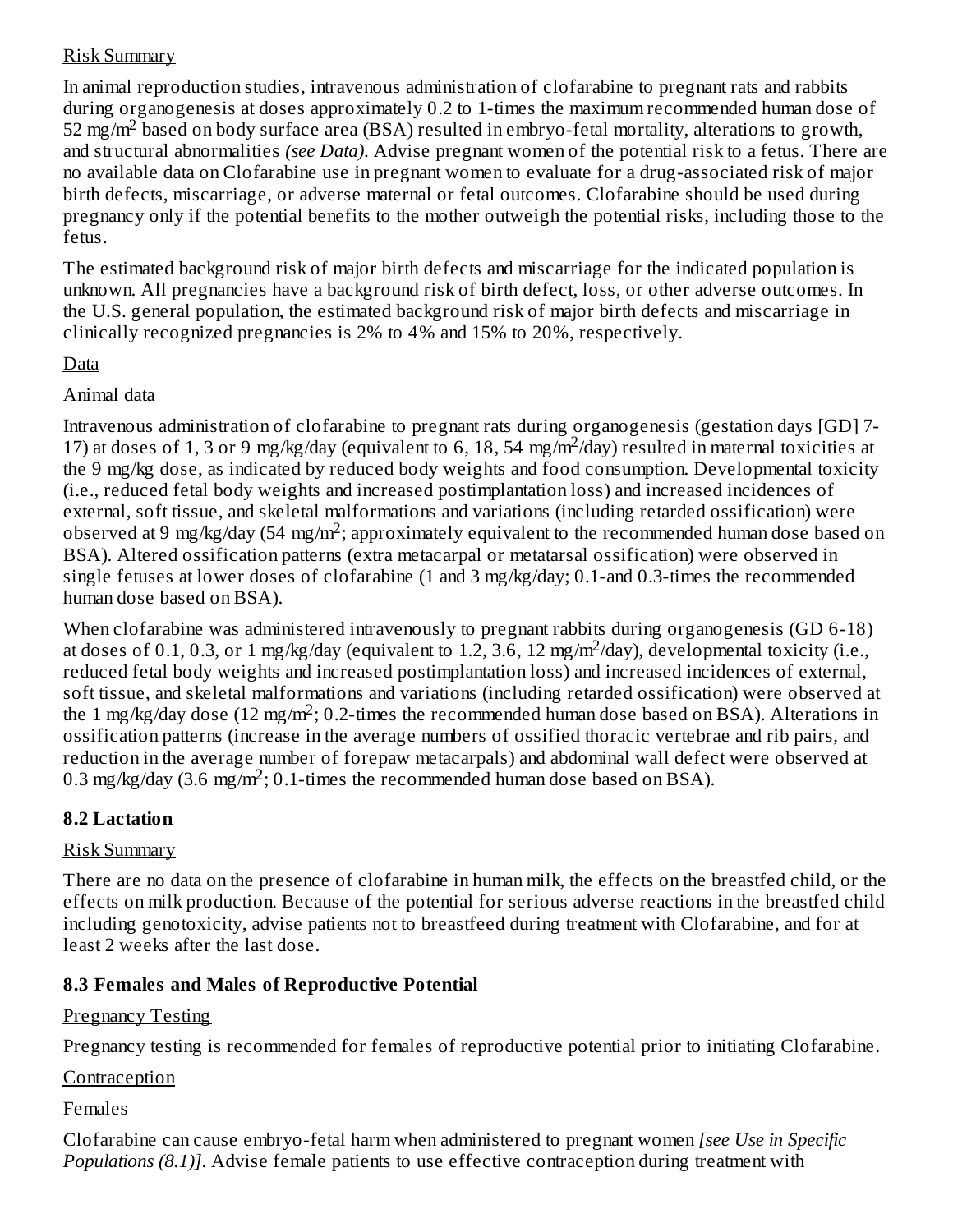Clofarabine and for 6 months after the last dose.

Males

Based on genotoxicity findings, advise males with female partners of reproductive potential to use effective contraception during treatment with Clofarabine and for at least 3 months after the last dose *[see Nonclinical Toxicology (13.1)]*.

Infertility

Females

Based on findings from animal studies, Clofarabine may impair female fertility *[see Nonclinical Toxicology (13.1)]*. The reversibility of the effect on fertility is unknown.

Males

Based on findings from animal studies, Clofarabine may impair male fertility *[see Nonclinical Toxicology (13.1)]*. The reversibility of the effect on fertility is unknown.

## **8.4 Pediatric Us e**

Safety and effectiveness have been established in pediatric patients 1 to 21 years old with relapsed or refractory acute lymphoblastic leukemia.

## **8.5 Geriatric Us e**

Safety and effectiveness of Clofarabine has not been established in geriatric patients aged 65 and older.

## **8.6 Adults with Hematologic Malignancies**

Safety and effectiveness have not been established in adults.

## **8.7 Renal Impairment**

Reduce the Clofarabine starting dose by 50% in patients with CrCL of 30 to 60 mL/min. There is insufficient information to make a dosage recommendation in patients with CrCL less than 30 mL/min or in patients on dialysis.

The pharmacokinetics of clofarabine in patients with renal impairment and normal renal function were obtained from a population pharmacokinetic analysis of three pediatric and two adult studies. In patients with CrCL 60 to less than 90 mL/min ( $N = 47$ ) and CrCL 30 to less than 60 mL/min ( $N = 30$ ), the average AUC of clofarabine increased by 60% and 140%, respectively, compared to patients with normal (N=66) renal function (CrCL greater than 90 mL/min).

## **10 OVERDOSAGE**

There were no known overdoses of Clofarabine. The highest daily dose administered to a human to date (on a mg/m<sup>2</sup> basis) has been 70 mg/m<sup>2</sup>/day x 5 days (2 pediatric ALL patients). The toxicities included in these 2 patients included Grade 4 hyperbilirubinemia, Grade 2 and 3 vomiting, and Grade 3 maculopapular rash.

In a Phase 1 study of adults with refractory and/or relapsed hematologic malignancies, the recommended pediatric dose of 52 mg/m<sup>2</sup>/day was not tolerated.

## **11 DESCRIPTION**

Clofarabine Injection contains clofarabine, a purine nucleoside metabolic inhibitor. The chemical name of clofarabine is 2-chloro-9-(2-deoxy-2-fluoro-β-D-arabinofuranosyl)-9H-purin-6-amine. Its molecular formula is  $\rm C_{10}H_{11}CIFN_5O_3$  with a molecular weight of 303.68 Daltons.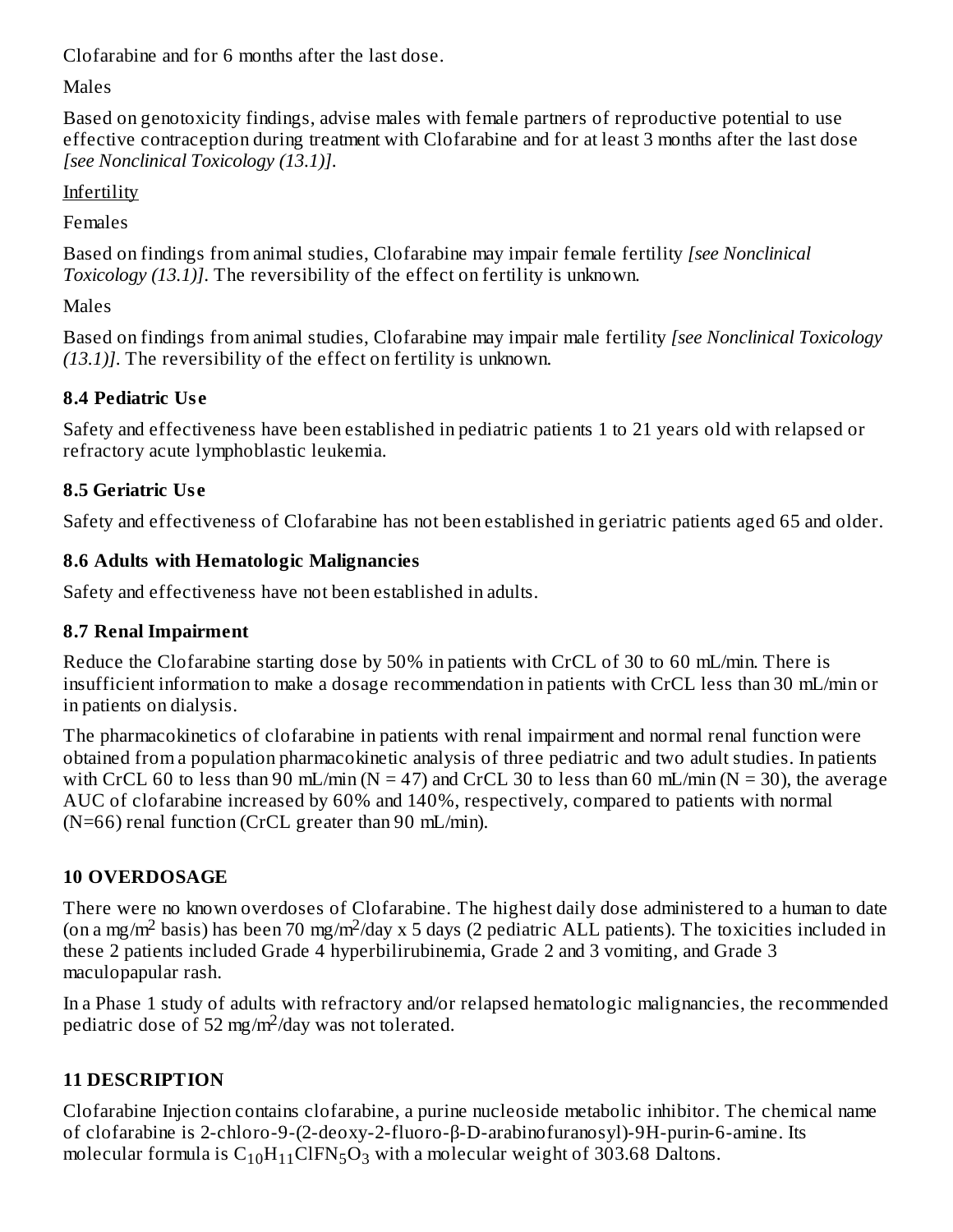The molecular structure of clofarabine is:



Clofarabine

Clofarabine Injection (1 mg/mL) is supplied in a 20 mL, single-dose vial. The 20 mL vial contains 20 mg clofarabine formulated in 20 mL unbuffered normal saline (comprised of Water for Injection, USP, and Sodium Chloride, USP). The pH range of the solution is 4.5 to 7.5. The solution is sterile, clear and practically colorless, and is preservative-free.

### **12 CLINICAL PHARMACOLOGY**

#### **12.1 Mechanism of Action**

Clofarabine is sequentially metabolized intracellularly to the 5'-monophosphate metabolite by deoxycytidine kinase and mono- and di-phospho-kinases to the active 5'-triphosphate metabolite. Clofarabine has affinity for the activating phosphorylating enzyme, deoxycytidine kinase, equal to or greater than that of the natural substrate, deoxycytidine. Clofarabine inhibits DNA synthesis by decreasing cellular deoxynucleotide triphosphate pools through an inhibitory action on ribonucleotide reductase, and by terminating DNA chain elongation and inhibiting repair through incorporation into the DNA chain by competitive inhibition of DNA polymerases. The affinity of clofarabine triphosphate for these enzymes is similar to or greater than that of deoxyadenosine triphosphate. In preclinical models, clofarabine has demonstrated the ability to inhibit DNA repair by incorporation into the DNA chain during the repair process. Clofarabine 5'-triphosphate also disrupts the integrity of mitochondrial membrane, leading to the release of the pro-apoptotic mitochondrial proteins, cytochrome C and apoptosis-inducing factor, leading to programmed cell death.

Clofarabine is cytotoxic to rapidly proliferating and quiescent cancer cell types *in vitro*.

#### **12.3 Pharmacokinetics**

The population pharmacokinetics of Clofarabine were studied in 40 pediatric patients aged 2 to 19 years (21 males/19 females) with relapsed or refractory acute lymphoblastic leukemia (ALL) or acute myelogenous leukemia (AML). At the given 52 mg/m<sup>2</sup> dose, similar concentrations were obtained over a wide range of body surface areas (BSAs). Clofarabine was 47% bound to plasma proteins, predominantly to albumin. Based on non-compartmental analysis, systemic clearance and volume of distribution at steady-state were 28.8 L/h/m<sup>2</sup> and 172 L/m<sup>2</sup>, respectively. The terminal half-life was 5.2 hours. No apparent difference in pharmacokinetics was observed between patients with ALL and AML or between males and females.

No relationship between clofarabine or clofarabine triphosphate exposure and toxicity or response was found in this population.

Based on 24-hour urine collections in the pediatric studies, 49% to 60% of the dose is excreted in the urine unchanged*. In vitro* studies using isolated human hepatocytes indicate very limited metabolism (0.2%). The pathways of non-hepatic elimination remain unknown.

Clofarabine has not been studied in patients with hepatic impairment.

#### **Drug-Drug Interactions**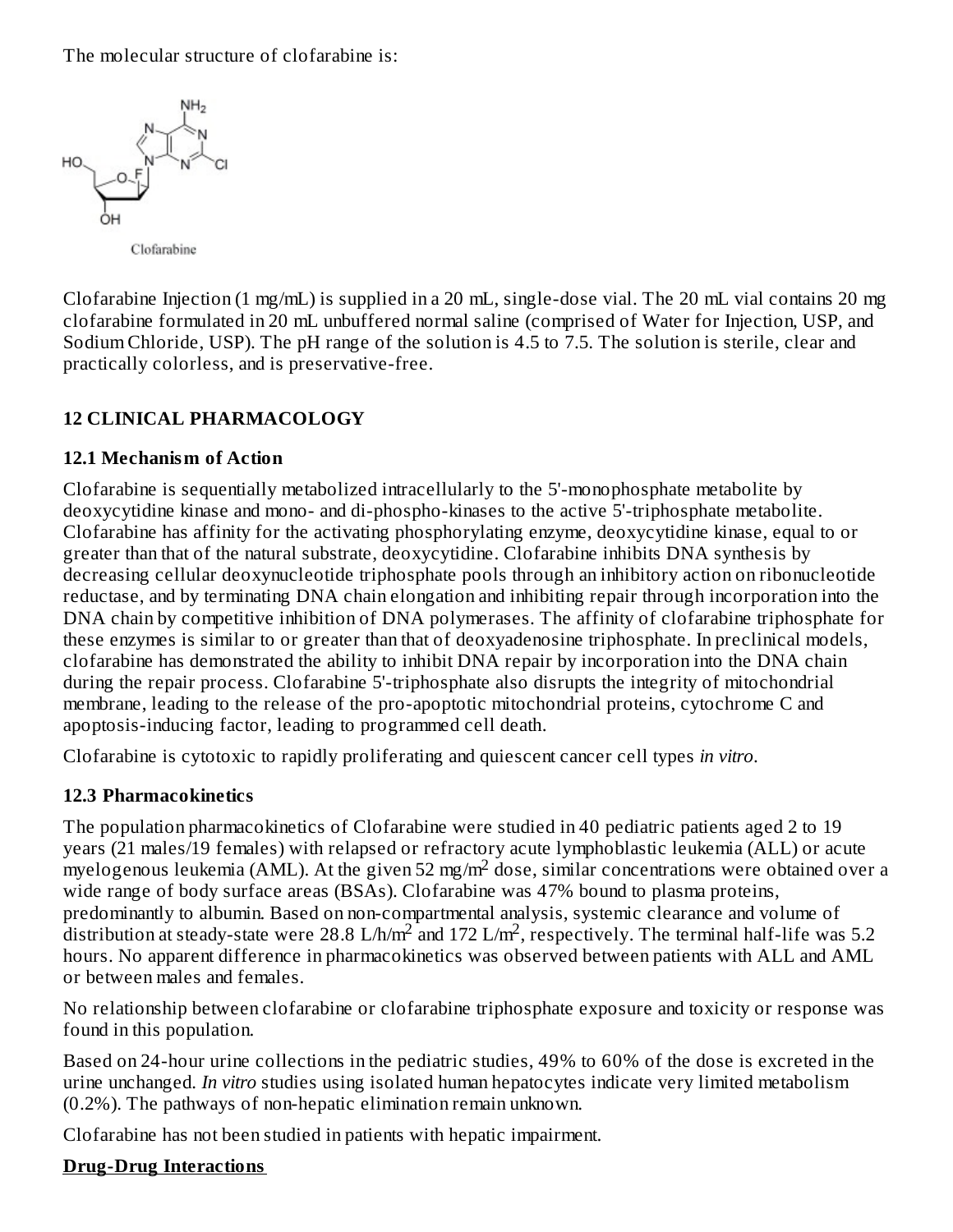*In vitro* studies suggested that clofarabine undergoes limited metabolism and does not inhibit or induce major CYP enzymes. CYP inhibitors and inducers are unlikely to affect the metabolism of clofarabine. Clofarabine is unlikely to affect the metabolism of CYP substrates. However, no *in vivo* drug interaction studies have been conducted.

An *in vitro* transporter study suggested that clofarabine is a substrate of human transporters OAT1, OAT3, and OCT1. A preclinical study using perfused rat kidney demonstrated that the renal excretion of clofarabine was decreased by cimetidine, an inhibitor of the hOCT2. Although the clinical implications of this finding have not been determined, signs of Clofarabine toxicity should be monitored when administered with other hOAT1, hOAT3, hOCT1 and hOCT2 substrates or inhibitors.

## **13 NONCLINICAL TOXICOLOGY**

## **13.1 Carcinogenesis, Mutagenesis, Impairment of Fertility**

Clofarabine has not been tested for carcinogenic potential.

Clofarabine was clastogenic in the *in vitro* mammalian cell chromosome aberration assay (CHO cells) and in the *in vivo* rat micronucleus assay. Clofarabine was not mutagenic in the bacterial mutation assay (Ames test).

Studies in mice, rats, and dogs have demonstrated dose-related adverse effects on male reproductive organs. Seminiferous tubule and testicular degeneration and atrophy were reported in male mice receiving intraperitoneal doses of 3 mg/kg/day (approximately 0.2-times the recommended human dose based on body surface area [BSA]). Rats receiving 25 mg/kg/day (approximately 3-times the recommended human dose based on BSA) in a 6-month intravenous study had testicular findings of bilateral degeneration of the seminiferous epithelium with retained spermatids and atrophy of interstitial cells. In a 6-month intravenous dog study, cell degeneration of the epididymis and degeneration of the seminiferous epithelium in the testes were observed at 0.375 mg/kg/day (approximately 0.1-times the recommended human dose on a BSA basis). Ovarian atrophy or degeneration and uterine mucosal apoptosis were observed in female mice at 75 mg/kg/day (approximately 4-times the recommended human dose on a mg/m<sup>2</sup> basis), the only dose administered to female mice.

## **14 CLINICAL STUDIES**

Seventy-eight (78) pediatric patients with ALL were exposed to Clofarabine. Seventy (70) of the patients received the recommended pediatric dose of Clofarabine 52 mg/m<sup>2</sup> daily for 5 days as an intravenous infusion.

## **Dos e Es calation Study in Pediatric Patients with Hematologic Malignancies**

The safety and efficacy of Clofarabine were evaluated in pediatric patients with refractory or relapsed hematologic malignancies in an open-label, dose-escalation, noncomparative study (NCT00042341, A Phase II, Open Label Study of Clofarabine in Pediatric Patients With Refractory or Relapsed Acute Lymphoblastic Leukemia). The starting dose of Clofarabine was 11.25 mg/m<sup>2</sup>/day intravenous infusion daily x 5 and escalated to 70 mg/m<sup>2</sup>/day intravenous infusion daily x 5. This dosing schedule was repeated every 2 to 6 weeks depending on toxicity and response. Nine of 17 ALL patients were treated with Clofarabine 52 mg/m<sup>2</sup> daily for 5 days. In the 17 ALL patients there were 2 complete remissions (12%) and 2 partial remissions (12%) at varying doses. Dose-limiting toxicities in this study were reversible hyperbilirubinemia and elevated transaminase levels and skin rash, experienced at 70 mg/m<sup>2</sup>. As a result of this study, the recommended dose for subsequent study in pediatric patients was determined to be 52 mg/m<sup>2</sup>/day for 5 days.

## **Single-Arm Study in Pediatric ALL**

Clofarabine was evaluated in an open-label, single-arm study of 61 pediatric patients with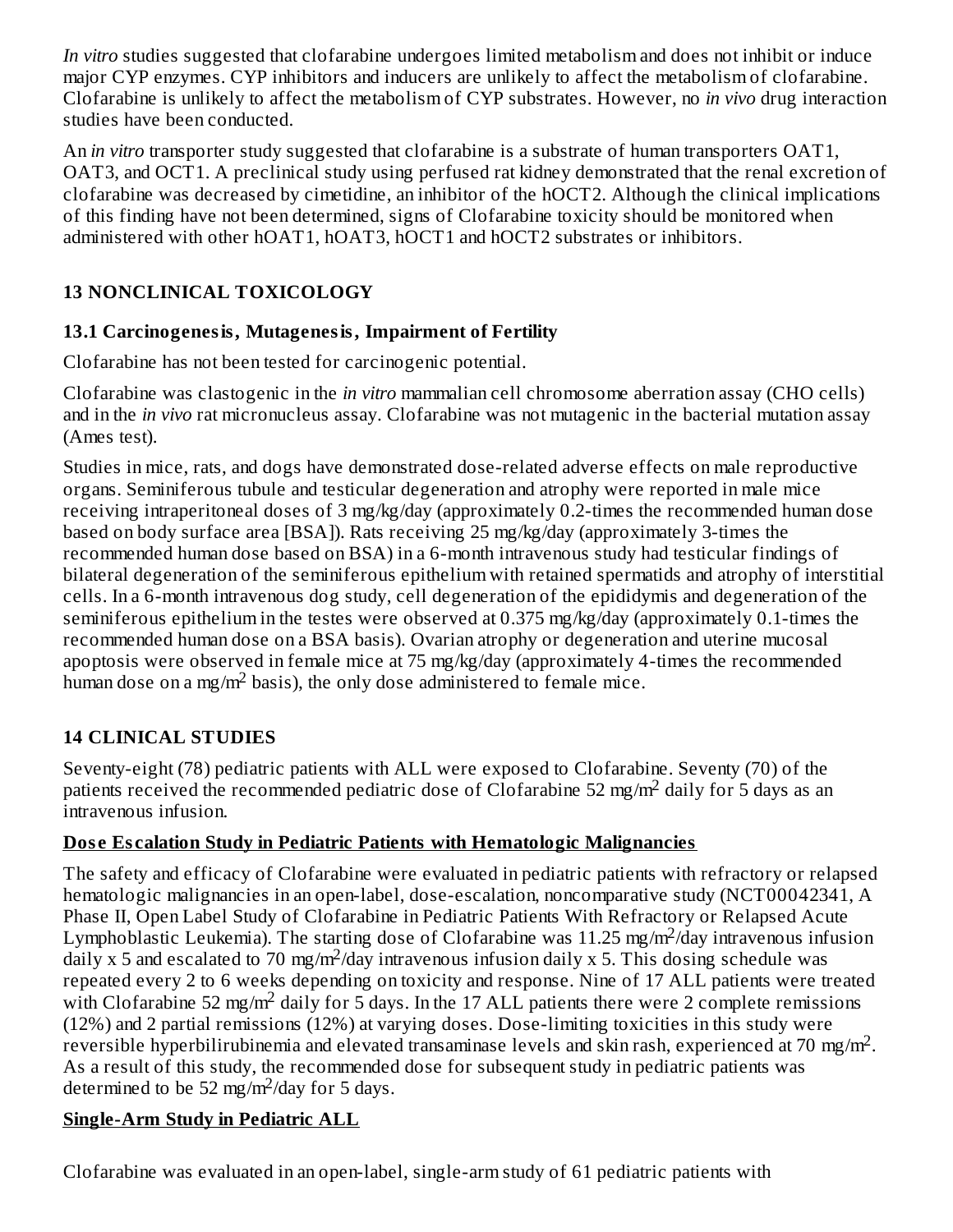relapsed/refractory ALL. Patients received a dose of 52 mg/m $^2$  intravenous infusion over 2 hours for 5 consecutive days repeated every 2 to 6 weeks for up to 12 cycles. There was no dose escalation in this study.

All patients had disease that had relapsed after and/or was refractory to two or more prior therapies. Most patients,  $38/61$  (62%), had received  $> 2$  prior regimens and  $18/61$  (30%) of the patients had undergone at least 1 prior transplant. The median age of the treated patients was 12 years, 61% were male, 39% were female, 44% were Caucasian, 38% were Hispanic, 12% were African-American, 2% were Asian and 5% were Other race.

The overall remission (OR) rate (Complete Remission [CR] + CR in the absence of total platelet recovery [CRp]) was evaluated. CR was defined as no evidence of circulating blasts or extramedullary disease, an M1 bone marrow (≤ 5% blasts), and recovery of peripheral counts [platelets ≥ 100 x 10<sup>9</sup>/L and absolute neutrophil count  $(ANC) \ge 1 \times 10^9/L$ . CRp was defined as meeting all criteria for CR except for recovery of platelet counts to  $\geq 100 \text{ x } 10^9/\text{L}$ . Partial Response (PR) was also determined, defined as complete disappearance of circulating blasts, an M2 bone marrow ( $\geq$  5% and  $\leq$  25% blasts), and appearance of normal progenitor cells or an M1 marrow that did not qualify for CR or CRp. Duration of remission was also evaluated. Transplantation rate was not a study endpoint.

Response rates for these studies were determined by an unblinded Independent Response Review Panel (IRRP).

Table 3 summarizes results for the pediatric ALL study. Responses were seen in both pre-B and T-cell immunophenotypes of ALL. The median cumulative dose was 530 mg (range 29 - 2815 mg) in 1 (41%), 2 (44%) or 3 or more (15%) cycles. The median number of cycles was 2 (range 1 - 12). The median time between cycles was 28 days with a range of 12 to 55 days.

|  | <b>Table 3: Results in Single-Arm Pediatric ALL</b> |
|--|-----------------------------------------------------|
|--|-----------------------------------------------------|

|                                                              | $N = 61$           |
|--------------------------------------------------------------|--------------------|
| CR % [95% CI]                                                | 11.5(4.7, 22.2)    |
| CRp % [95% CI]                                               | 8.2(2.7, 18.1)     |
| Median Duration of CR plus CRp (range in weeks) <sup>1</sup> | 10.7 (4.3 to 58.6) |

CR = Complete response

CRp = Complete response without platelet recovery  $1$  Does not include 4 patients who were transplanted (duration of response, including response after transplant, in these 4 patients was 28.6 to 107.7 weeks).

Six (9.8%) patients achieved a PR; the clinical relevance of a PR in this setting is unknown.

Of 35 patients who were refractory to their immediately preceding induction regimen, 6 (17%) achieved a CR or CRp. Of 18 patients who had at least 1 prior hematopoietic stem cell transplant (HSCT), 5 (28%) achieved a CR or CRp.

Among the 12 patients who achieved at least a CRp, 6 patients achieved the best response after 1 cycle of clofarabine, 5 patients required 2 courses and 1 patient achieved a CR after 3 cycles of therapy.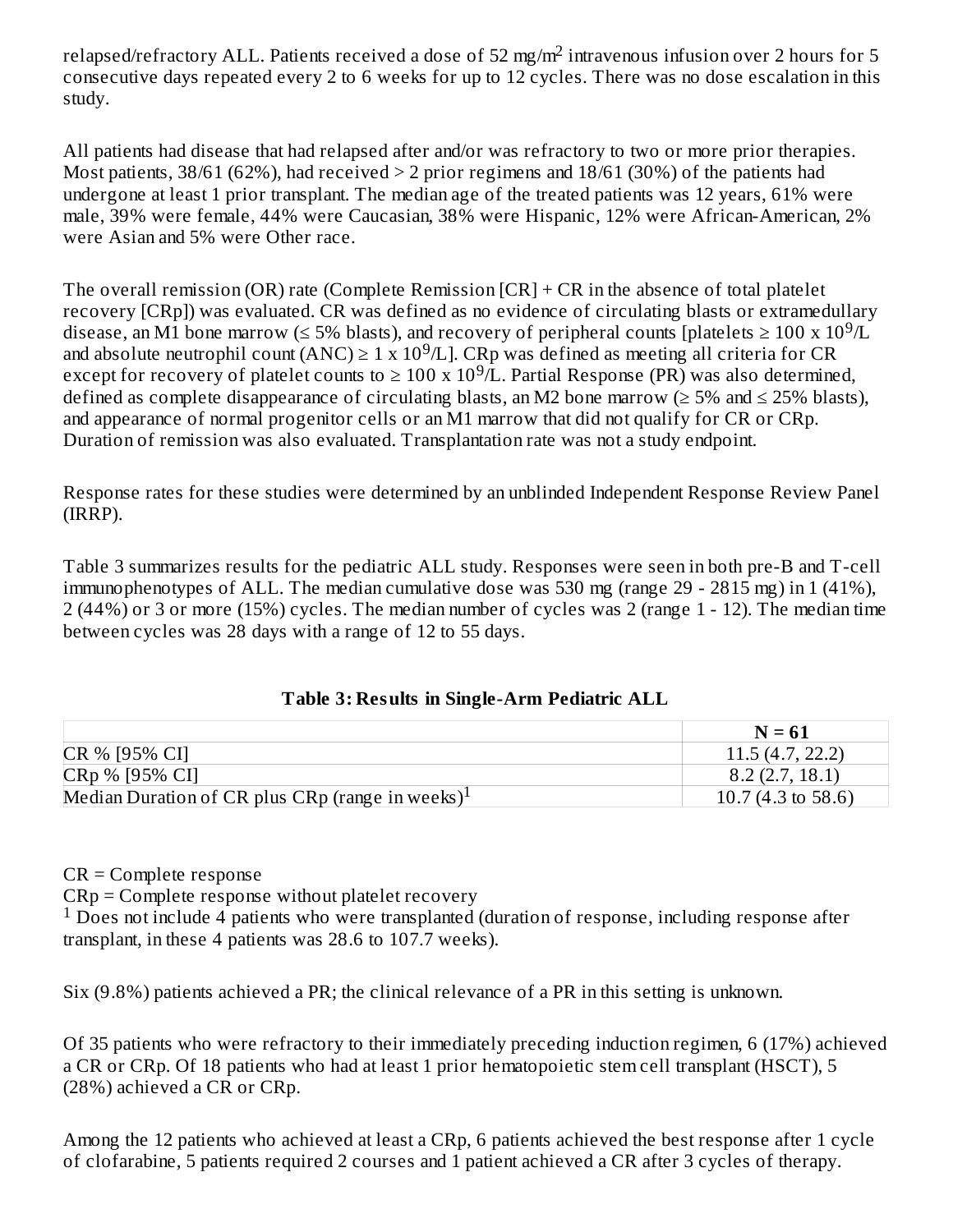### **15 REFERENCES**

1. OSHA Hazardous Drugs. *OSHA*. http://www.osha.gov/SLTC/hazardousdrugs/index.html.

### **16 HOW SUPPLIED/STORAGE AND HANDLING**

Clofarabine Injection is supplied in single-dose flint vials containing 20 mg of clofarabine in 20 mL of solution. Each box contains one Clofarabine Injection vial. The 20 mL flint vials contain 20 mL (20 mg) of solution. The pH range of the solution is 4.5 to 7.5. The solution is sterile, clear and practically colorless, is preservative-free, and is free from foreign matter.

| <b>Product Code</b> | <b>Unit of Sale</b>   | Strength                      | Each                   |
|---------------------|-----------------------|-------------------------------|------------------------|
| 572270              | NDC 63323-572-70      | $20 \text{ mg}/20 \text{ mL}$ | 20 mL Single-dose Vial |
|                     | Individually packaged | $(1 \text{ mg/mL})$           |                        |

Vials containing undiluted Clofarabine Injection should be stored at 25°C (77°F); excursions permitted to 15°C to 30°C (59°F to 86°F). Do not freeze. Retain in carton until contents are used.

Clofarabine is a cytotoxic drug. Follow applicable special handling and disposal procedures.<sup>1</sup>

### **17 PATIENT COUNSELING INFORMATION**

#### **Hematologic Toxicity**

Advise patients to return for regular blood counts and to report any symptoms associated with hematologic toxicity (such as weakness, fatigue, pallor, shortness of breath, easy bruising, petechiae, purpura, fever) to their physician *[see Warnings and Precautions (5.1)]*.

### **Infection**

Advise patients of the signs or symptoms of infection (e.g., fever) and report to the physician immediately if any occur *[see Warnings and Precautions (5.3)]*.

#### **Hepatic and Renal Toxicity**

Advise patients to avoid medications including over the counter and herbal medications, which may be hepatotoxic or nephrotoxic, during the 5 days of Clofarabine administration. Also, advise patients of the possibility of developing liver function abnormalities and to immediately report signs or symptoms of jaundice. Advise patients of the signs or symptoms of renal failure/ acute renal failure *[see Warnings and Precautions (5.7, 5.8)]*.

### **Systemic Inflammatory Respons e Syndrome (SIRS)/Capillary Leak Syndrome**

Advise patients of the signs or symptoms of SIRS, such as fever, tachycardia, tachypnea, dyspnea and symptoms suggestive of hypotension *[see Warnings and Precautions (5.5)]*.

### **Pregnancy**

Advise pregnant women and females of reproductive potential of the potential risk to a fetus. Advise females to inform their healthcare provider of a known or suspected pregnancy *[see Warnings and Precautions (5.11), Use in Specific Populations (8.3)]*. Advise female patients of reproductive potential to use effective contraception during treatment with Clofarabine and for at least 6 months after the last dose *[see Use in Specific Populations (8.3)*]. Advise males with female partners of reproductive potential to use effective contraception during treatment with Clofarabine and for at least 3 months after the last dose *[see Use in Specific Populations (8.3), Nonclinical Toxicology (13.1)]*.

### **Lactation**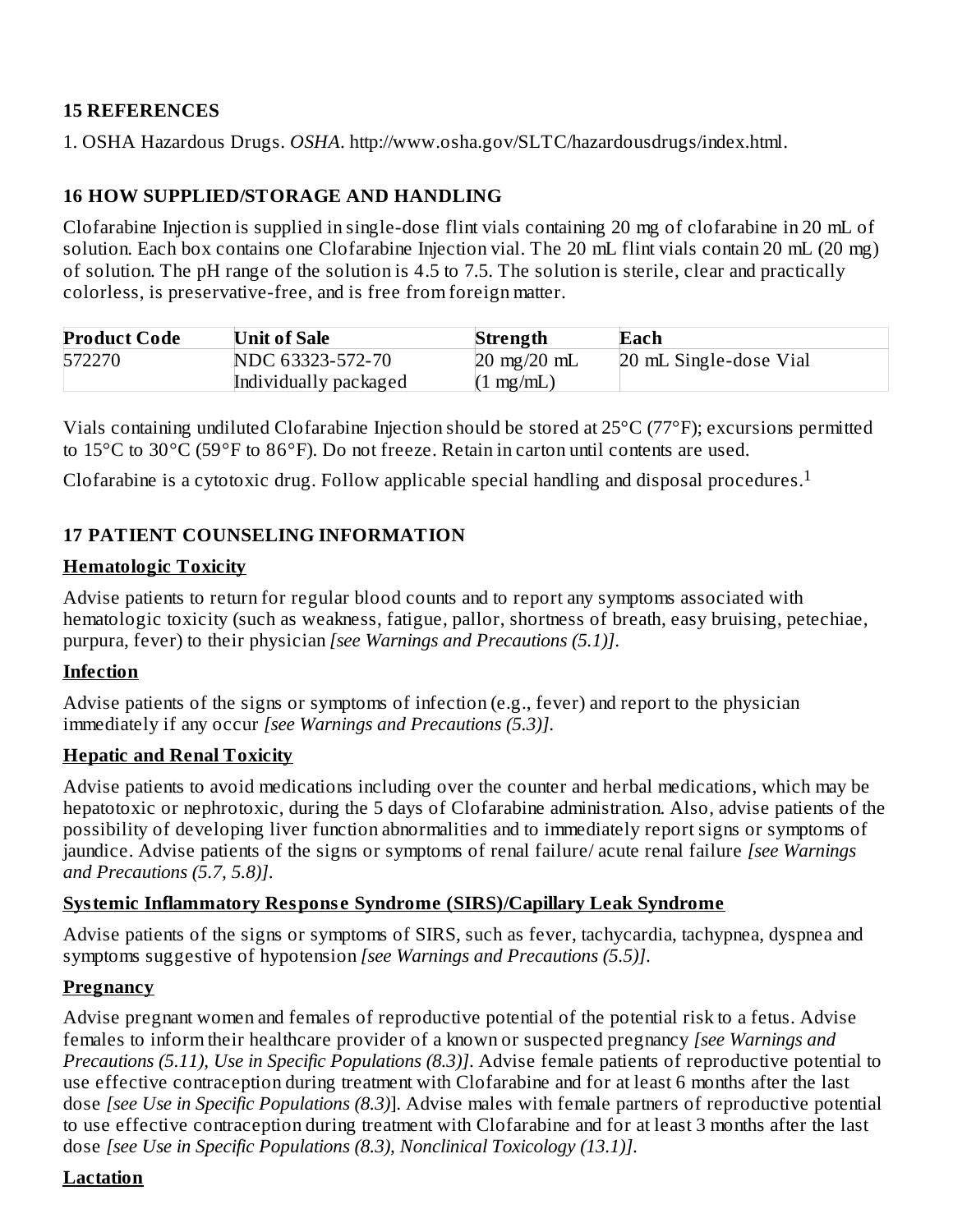Advise females not to breastfeed during treatment with Clofarabine and for 2 weeks after the last dose *[see Use in Specific Populations (8.2)]*.

### **Gastrointestinal Disorders**

Advise patients that they may experience nausea, vomiting, and/or diarrhea with Clofarabine. If these symptoms are significant, they should seek medical attention *[see Warnings and Precautions (5.9)]*.

### **Rash**

Advise patients that they may experience skin rash with Clofarabine. If this symptom is significant, they should seek medical attention.

Manufactured for:

**WE FRESENIUS** 

Lake Zurich, IL 60047 www.fresenius-kabi.com/us

Made in India

451531A

Revised: March 2020 2073940

#### **PRINCIPAL DISPLAY PANEL – CLOFARABINE INJECTION 20 mg/20 mL – CARTON**

NDC 63323-572-70

Rx only

Clofarabine Injection 20 mg/20 mL (1 mg/mL)

Must Be Diluted Prior To Intravenous Use

Contains 1 (20 mL) Single-Dose Vial

Sterile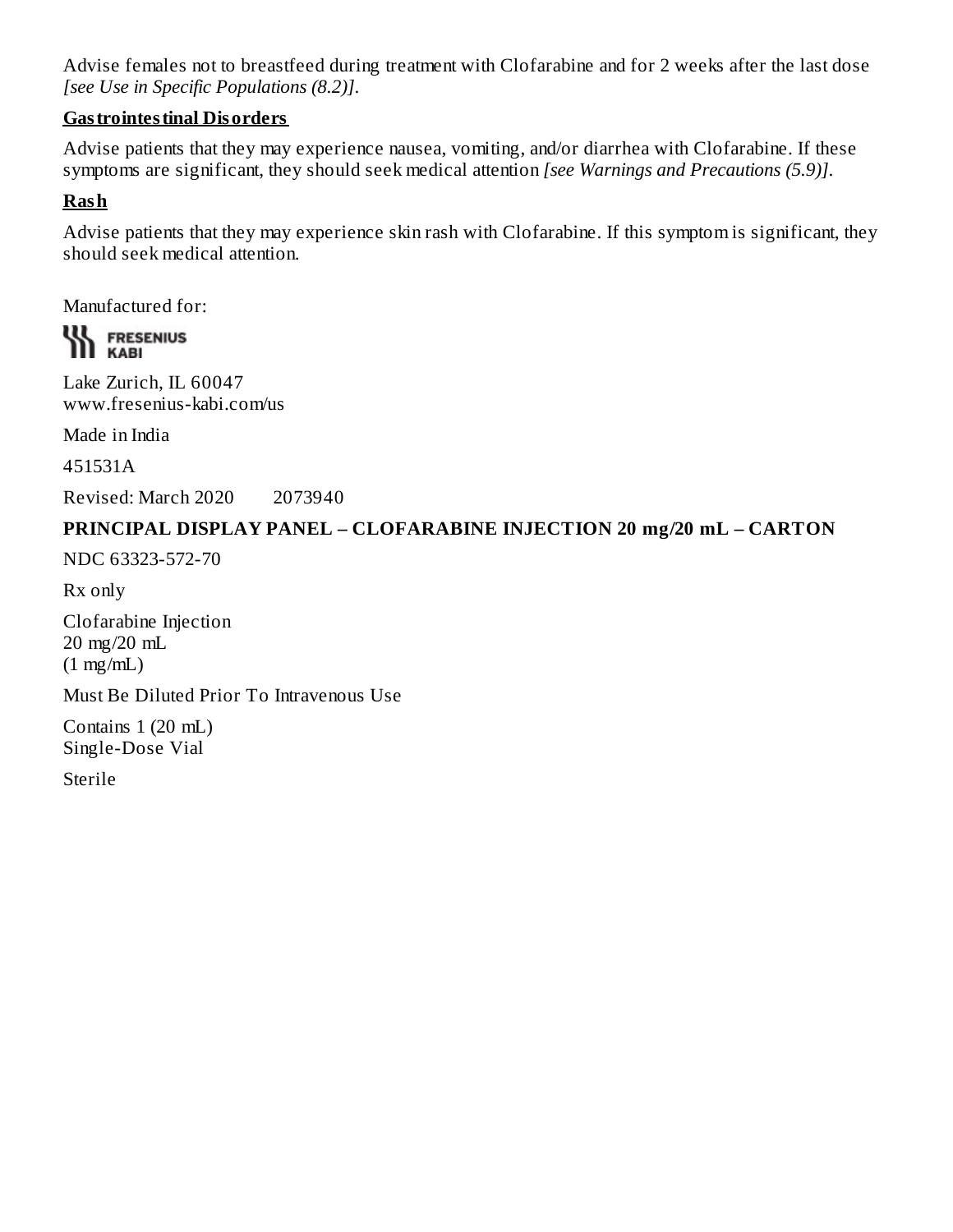

#### **PRINCIPAL DISPLAY PANEL – CLOFARABINE INJECTION 20 mg/20 mL – VIAL LABEL**

NDC 63323-572-70

Clofarabine Injection 20 mg/20 mL (1 mg/mL)

Must Be Diluted Prior To Intravenous Use

Rx only Single-Dose Vial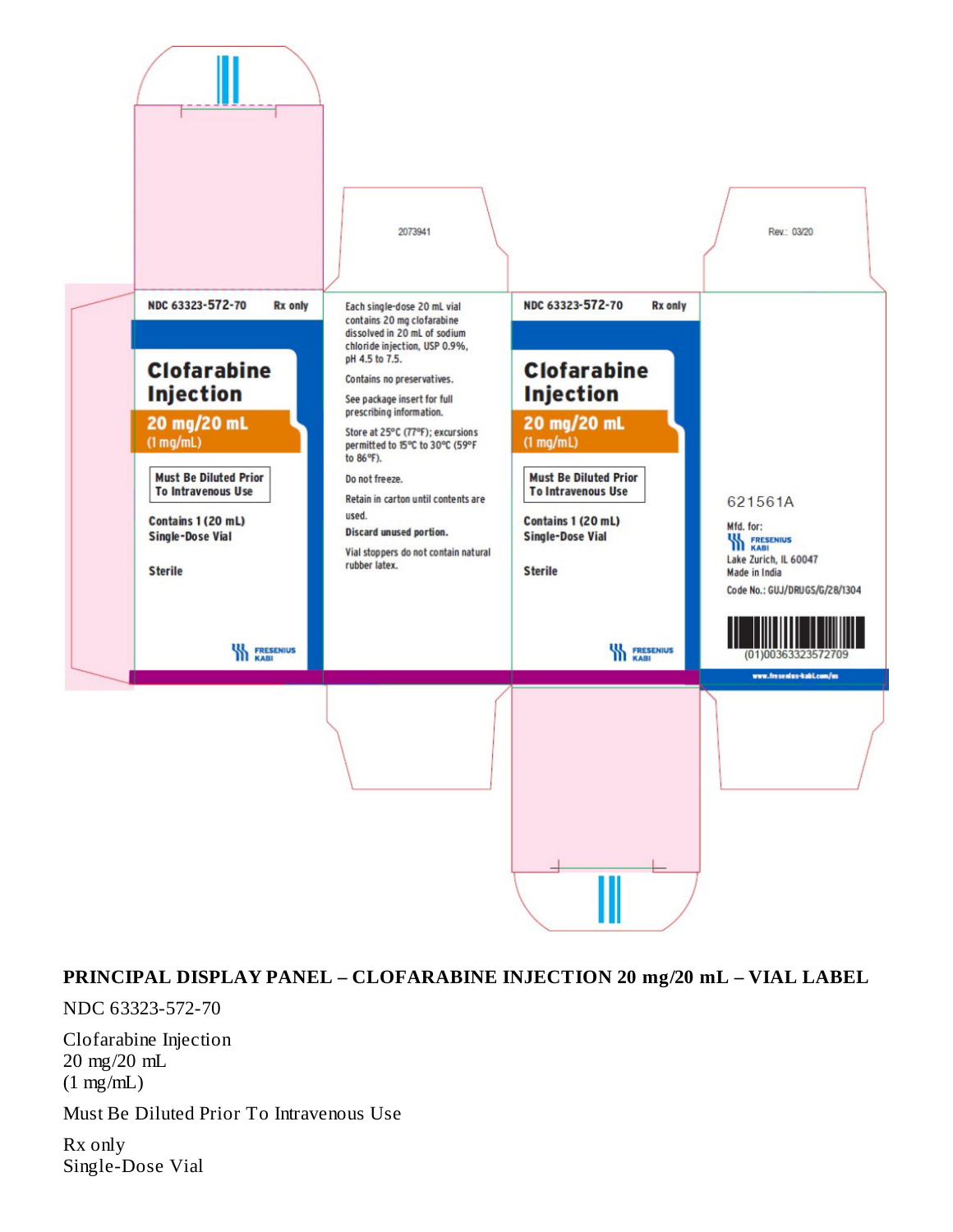

|                                                        | <b>CLOFARABINE</b>             |                                        |                                                                |                                     |                                |                          |          |                              |
|--------------------------------------------------------|--------------------------------|----------------------------------------|----------------------------------------------------------------|-------------------------------------|--------------------------------|--------------------------|----------|------------------------------|
|                                                        | clofarabine injection          |                                        |                                                                |                                     |                                |                          |          |                              |
|                                                        | <b>Product Information</b>     |                                        |                                                                |                                     |                                |                          |          |                              |
|                                                        |                                |                                        |                                                                |                                     |                                |                          |          |                              |
|                                                        | Product Type                   |                                        | HUMAN PRESCRIPTION DRUG                                        | NDC:63323-572<br>Item Code (Source) |                                |                          |          |                              |
|                                                        | <b>Route of Administration</b> |                                        | <b>INTRAVENOUS</b>                                             |                                     |                                |                          |          |                              |
|                                                        |                                |                                        |                                                                |                                     |                                |                          |          |                              |
|                                                        |                                | <b>Active Ingredient/Active Moiety</b> |                                                                |                                     |                                |                          |          |                              |
|                                                        |                                |                                        | <b>Ingredient Name</b>                                         |                                     |                                | <b>Basis of Strength</b> |          | Strength                     |
|                                                        |                                |                                        | CLOFARABINE (UNII: 762RDY0Y2H) (CLOFARABINE - UNII:762RDY0Y2H) |                                     | <b>CLOFARABINE</b>             |                          |          | $1$ mg in $1$ mL             |
|                                                        |                                |                                        |                                                                |                                     |                                |                          |          |                              |
|                                                        | <b>Inactive Ingredients</b>    |                                        |                                                                |                                     |                                |                          |          |                              |
|                                                        |                                |                                        | <b>Ingredient Name</b>                                         |                                     |                                |                          | Strength |                              |
| SODIUM CHLORIDE (UNII: 451W47IQ8X)<br>$9$ mg in $1$ mL |                                |                                        |                                                                |                                     |                                |                          |          |                              |
| WATER (UNII: 059QF0KO0R)                               |                                |                                        |                                                                |                                     |                                |                          |          |                              |
|                                                        |                                |                                        |                                                                |                                     |                                |                          |          |                              |
|                                                        |                                |                                        |                                                                |                                     |                                |                          |          |                              |
|                                                        | Packaging                      |                                        |                                                                |                                     |                                |                          |          |                              |
| #                                                      | <b>Item Code</b>               |                                        | <b>Package Description</b>                                     |                                     | <b>Marketing Start</b><br>Date |                          |          | <b>Marketing End</b><br>Date |
| $\mathbf{1}$                                           | NDC:63323-572-<br>70           | 1 in 1 CARTON                          |                                                                |                                     | 05/10/2017                     |                          |          |                              |
| $\mathbf{1}$                                           |                                | Product                                | 20 mL in 1 VIAL, SINGLE-USE; Type 0: Not a Combination         |                                     |                                |                          |          |                              |
|                                                        |                                |                                        |                                                                |                                     |                                |                          |          |                              |
|                                                        |                                |                                        |                                                                |                                     |                                |                          |          |                              |
|                                                        | <b>Marketing Information</b>   |                                        |                                                                |                                     |                                |                          |          |                              |
|                                                        | <b>Marketing Category</b>      |                                        | <b>Application Number or Monograph Citation</b>                |                                     | <b>Marketing Start Date</b>    |                          |          | <b>Marketing End Date</b>    |
|                                                        | <b>ANDA</b>                    | ANDA204029                             |                                                                | 05/10/2017                          |                                |                          |          |                              |
|                                                        |                                |                                        |                                                                |                                     |                                |                          |          |                              |